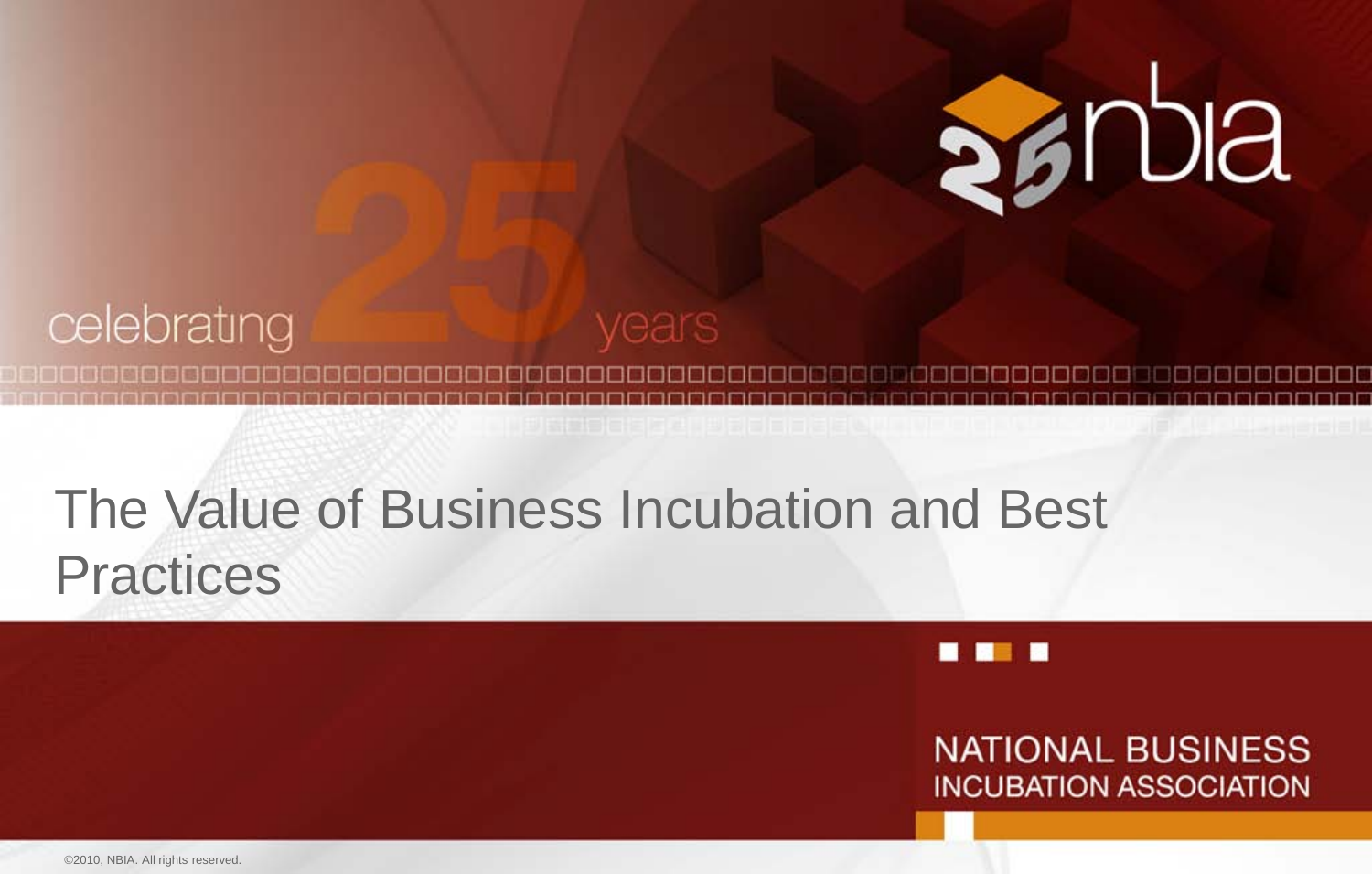## Business Incubation History



# 1959: First U.S. incubator founded in Batavia, N.Y.

1985: National Business Incubation Association founded with 40 members

2010: 7,000 incubators worldwide; 2000 NBIA members from over 60 countries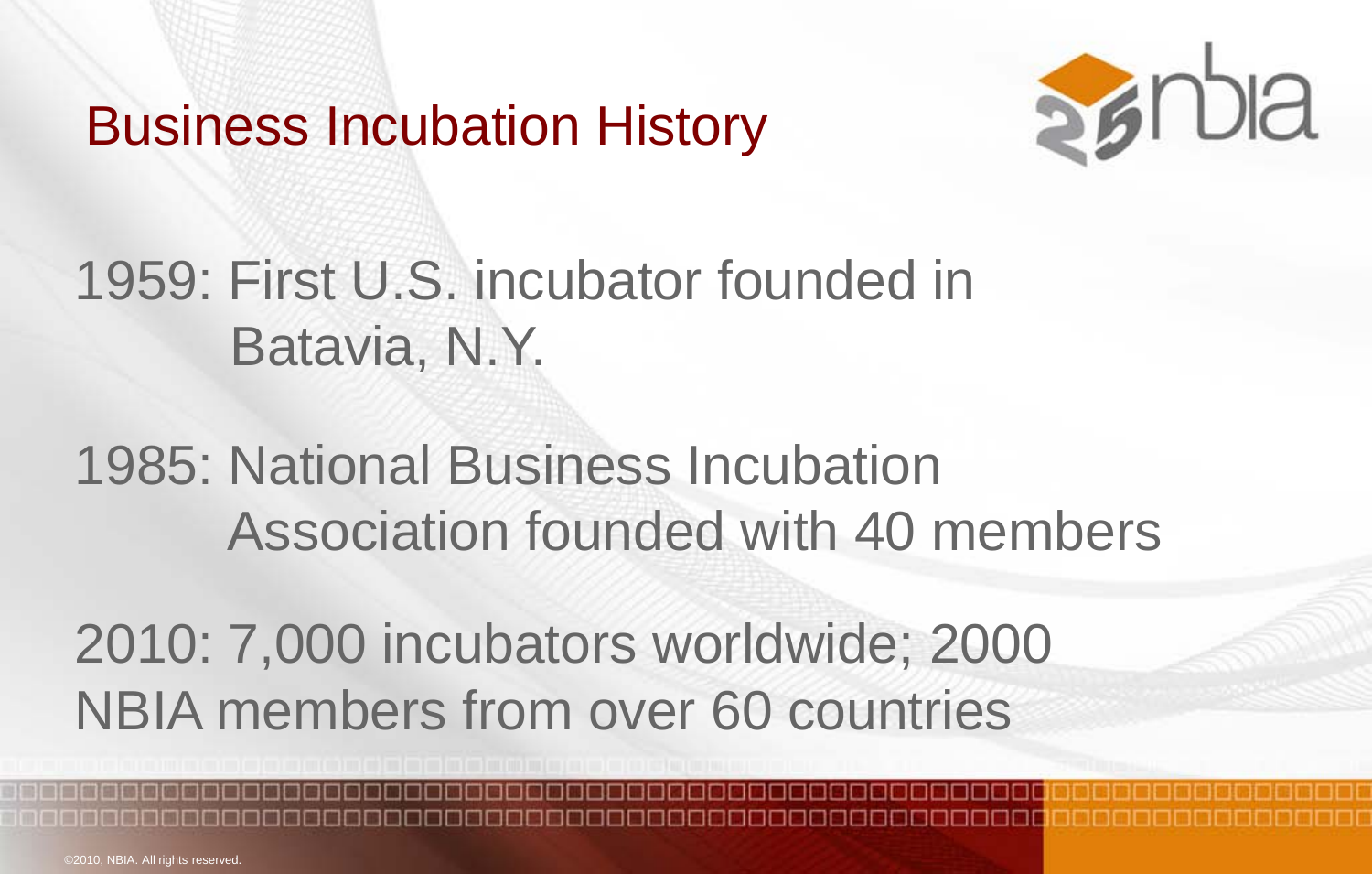

#### What is business incubation?

Business incubation is a business support process that accelerates the successful development of start-up and fledgling companies by providing entrepreneurs with an array of targeted resources and services.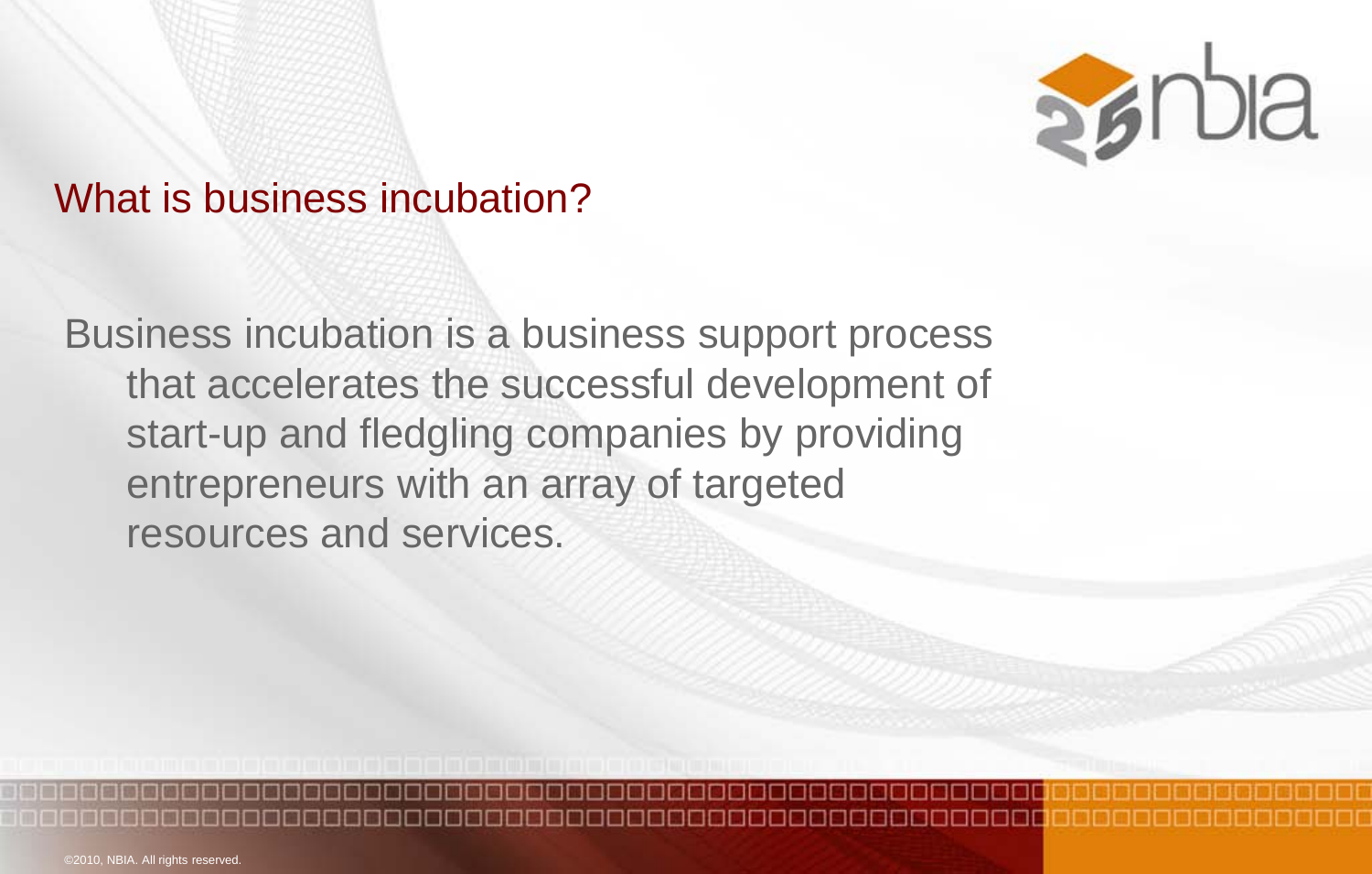

#### The basics: Incubation programs…

1. have a client selection process.

#### 2. work with new companies.

- 3. offer comprehensive business assistance.
- 4. have professional on-site management that facilitates the delivery of service.
- 5. graduate companies.

## Company support is NOT episodic.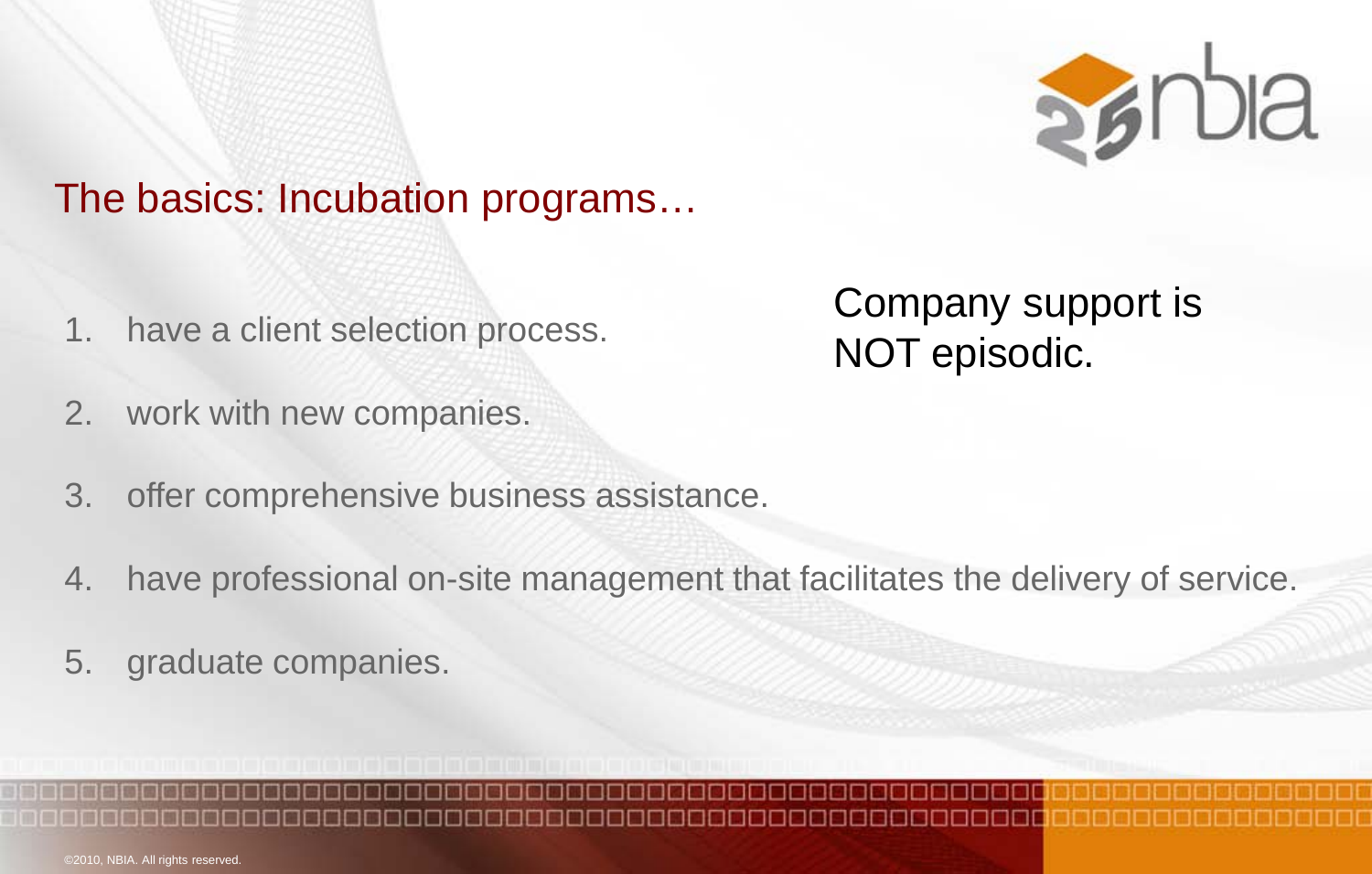

#### The incubation difference

US Small Business Development Center By law, works with any small company that asks Works with small businesses at any stage

Research/technology park

Focuses on large or established companies Offers few or no business assistance services Permits companies to stay as long as they like

Business incubation program

Works with select, viable start-up and early-stage companies Offers targeted, specific business assistance services Requires companies to graduate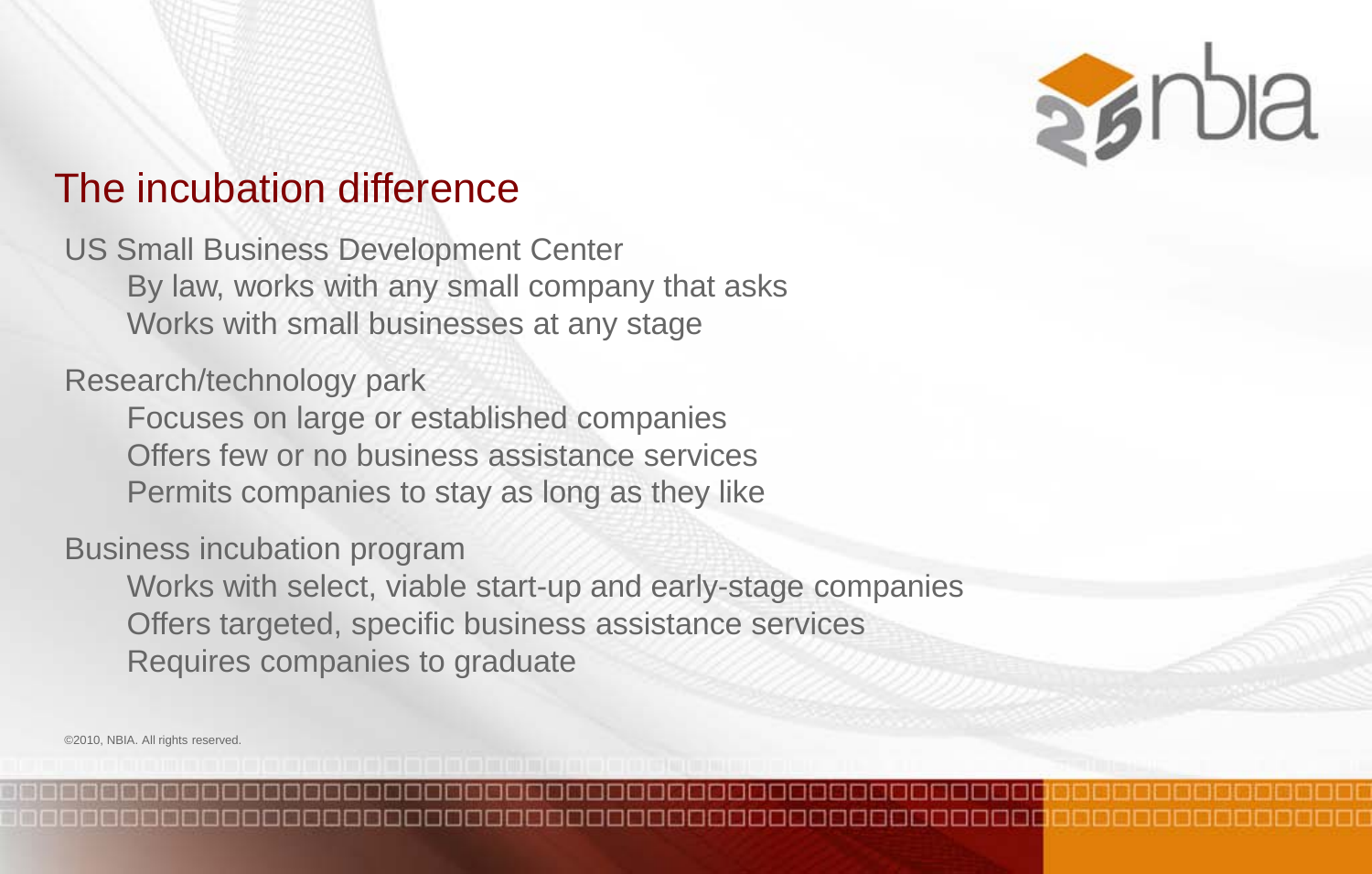

Key point …

"The process of incubation will look different depending on the needs and resources of each community that embraces it."

(Source: Developing a Business Incubation Program, p. 17)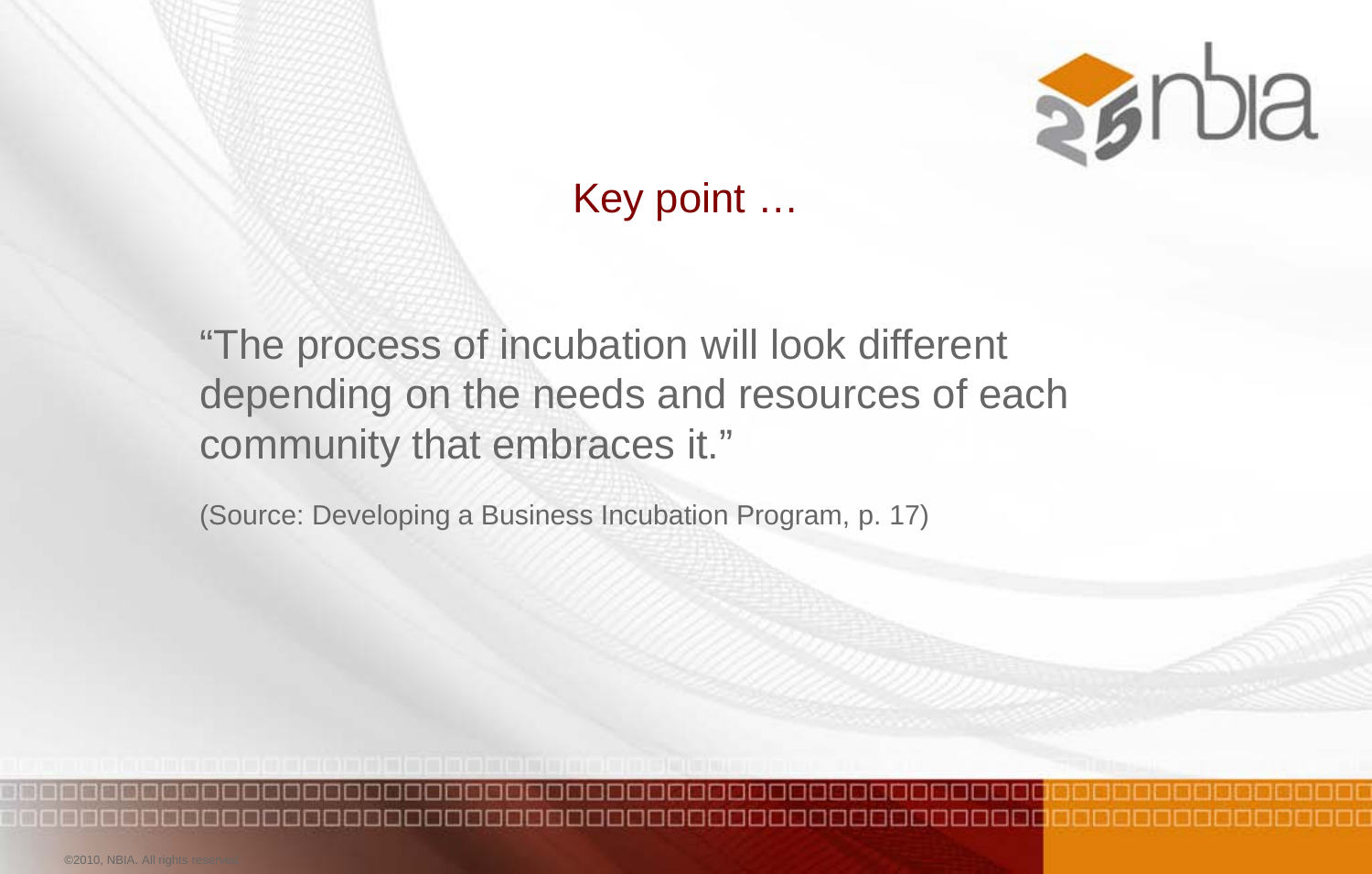## Business Incubation Around the World



- Over 7,000 incubation programs worldwide…and growing
	- In Europe alone, NBIA estimates there are more than 1,800 business incubation programs today.
	- China has 750 recognized incubation programs and another 250 in the works.
	- North America has approximately 2000 incubation programs

• InfoDev, an arm of the World Bank Group and the United Nations Industrial Development Organization (UNIDO) fund 160 and 500 incubation programs respectively in developing and transitioning economies.

•There are 79 members of the Global Business Incubation Network representing 37 countries.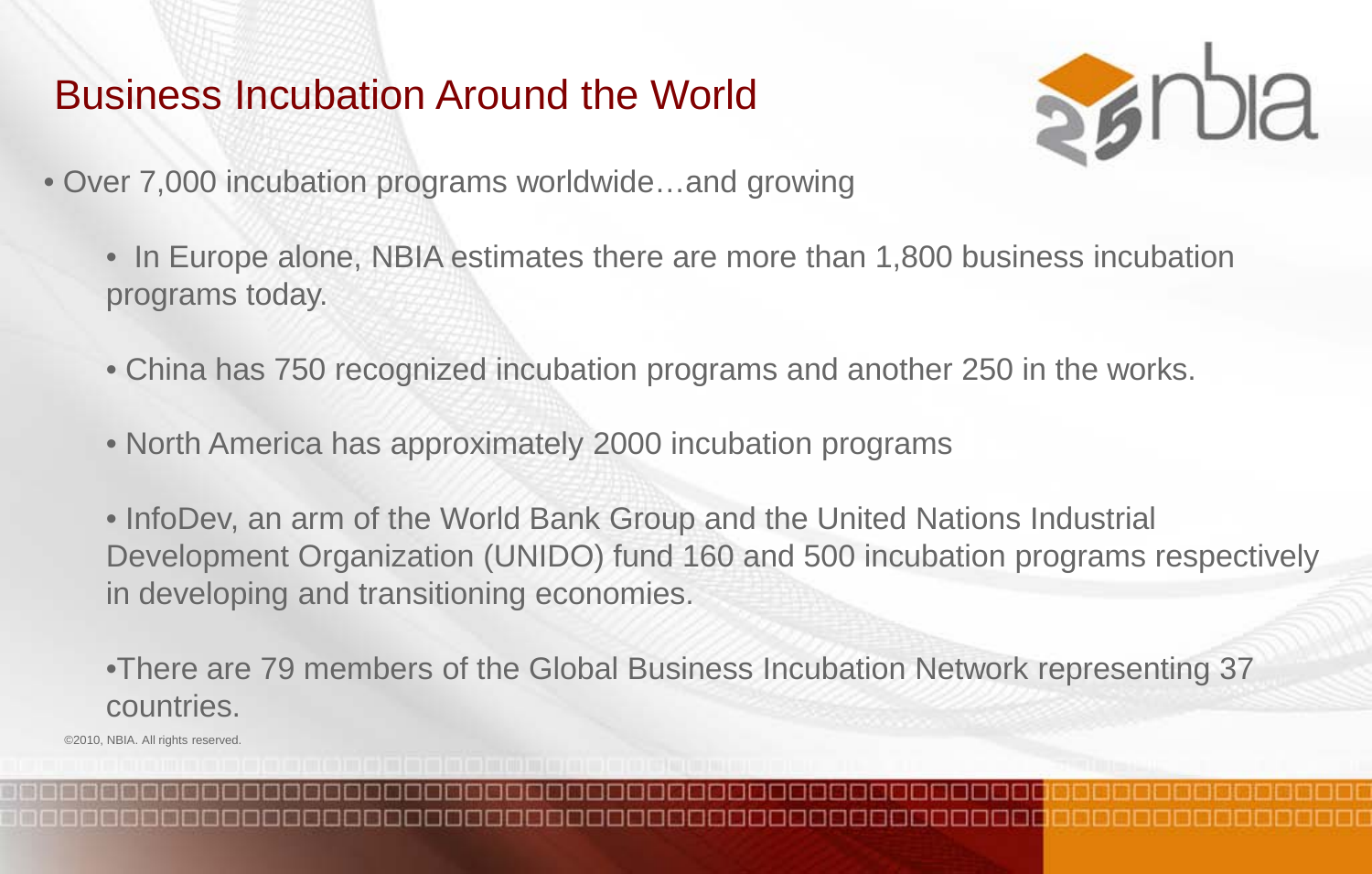

## Business Incubation Around the World

- Most common focus is on community job and wealth creation
	- Developing countries are using the model to help create an entrepreneurial environment
	- Developed countries are using the model to create innovation economies
	- The new "old" buzz is the creation of regional innovation clusters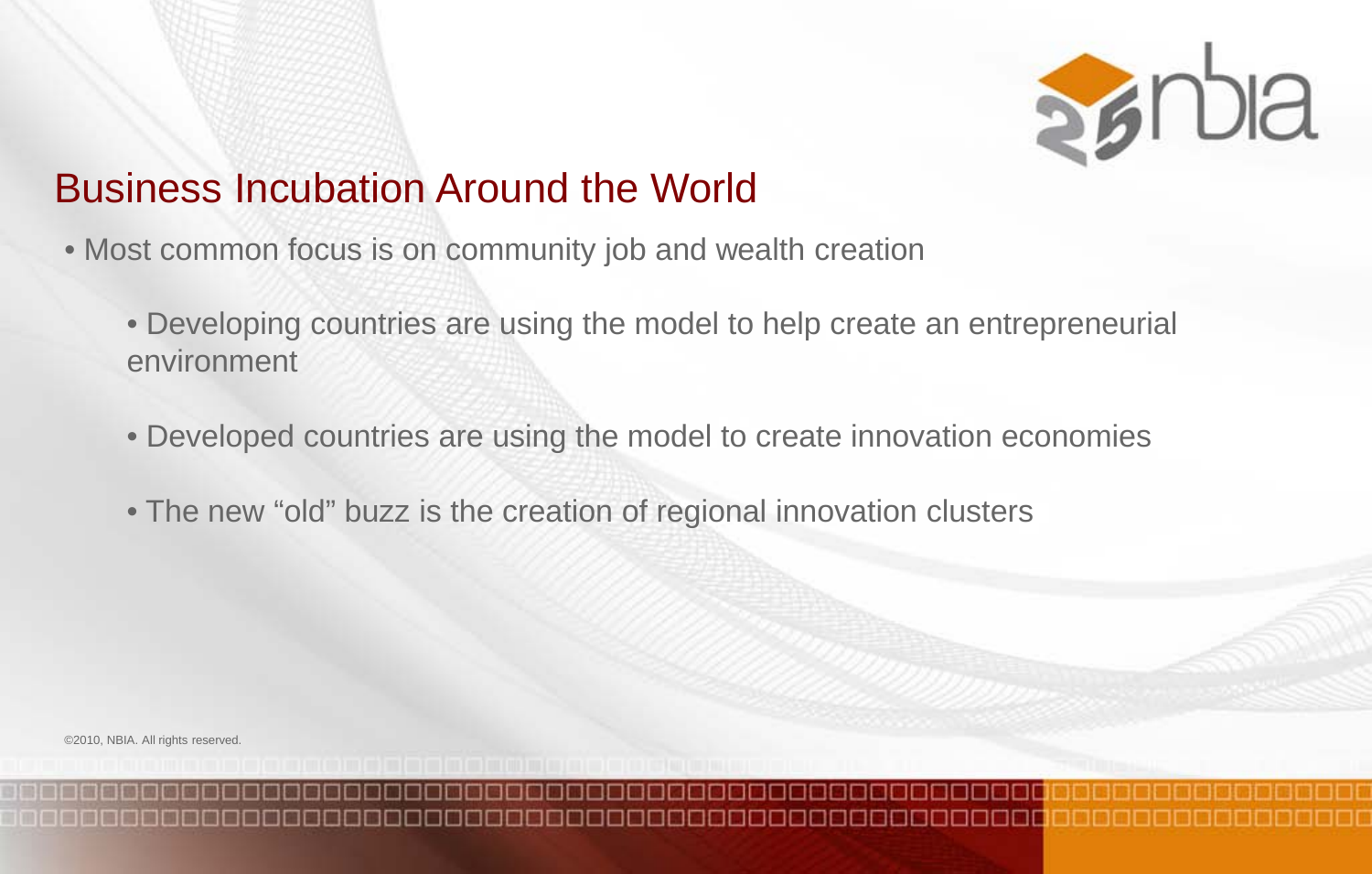

## Policies that support business incubation

- **1. Wide scope of program funding to support incubators**
- **2. Ensure that incubators follow best practices**
- **3. Standardized outcome measures across the industry**
- **4. Improve support for seed, angel and venture capital funding**
- **5. Consider spending and taxing policies that help foster innovation and reduce costs for new high-growth businesses**
- **6. Encourage recipients of federal research and contracting dollars to form collaborative agreements with business incubation programs that operate within their region**
- **7. Ensure that appropriate services and space are available for incubator graduates and other second-stage companies in all communities where incubation programs operate**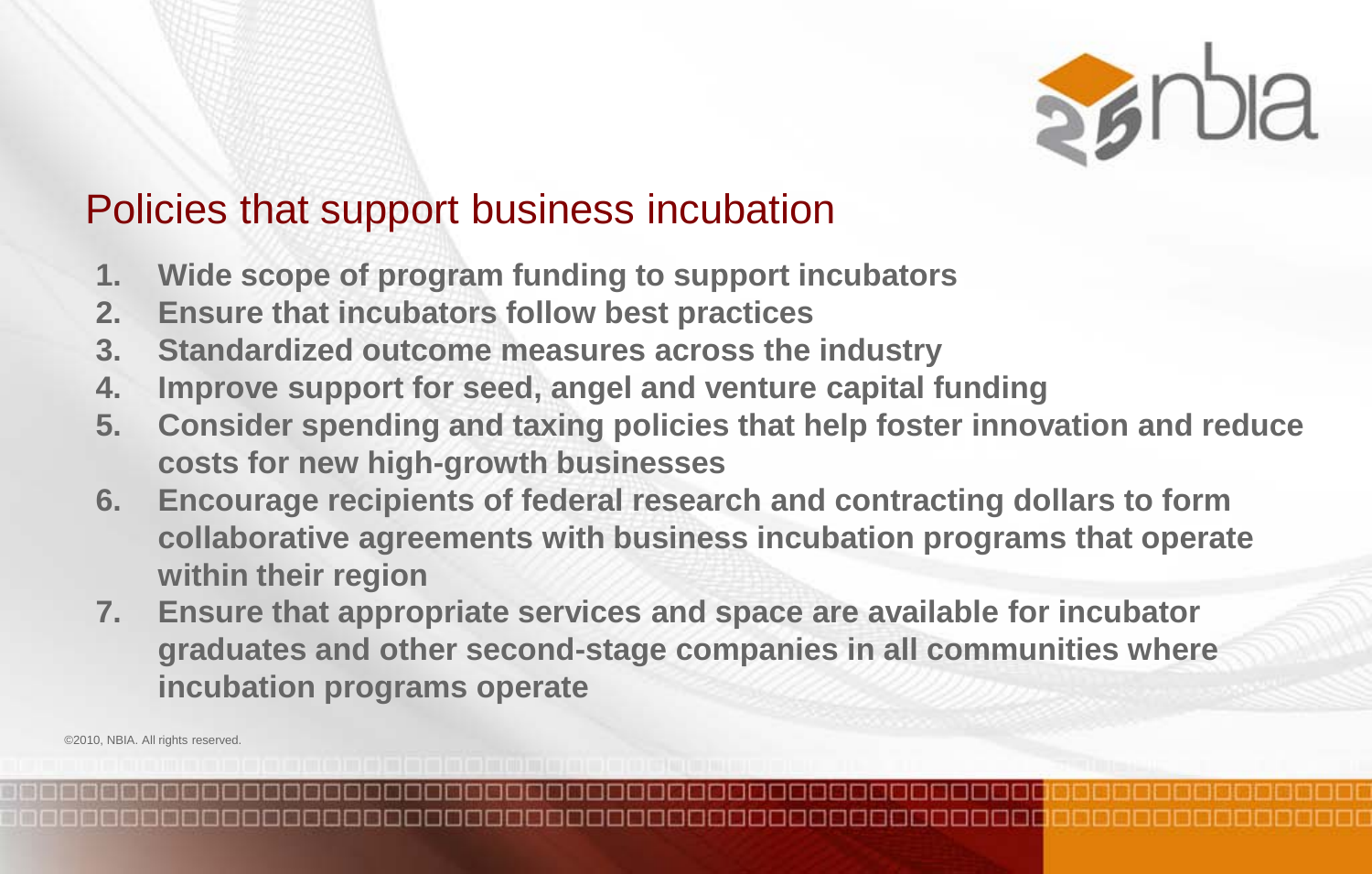

#### Types of business incubation programs

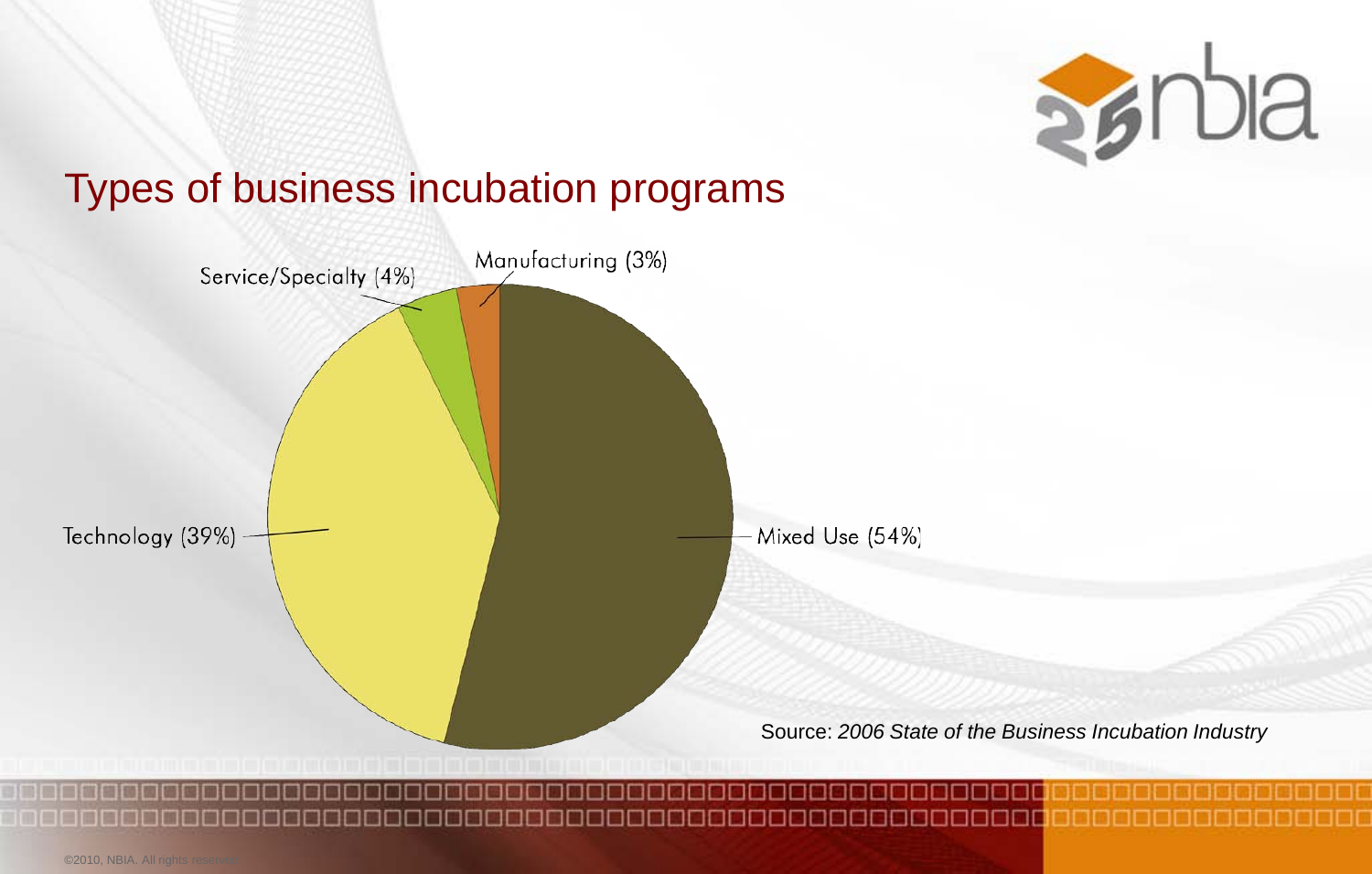

#### Incubation program sponsors

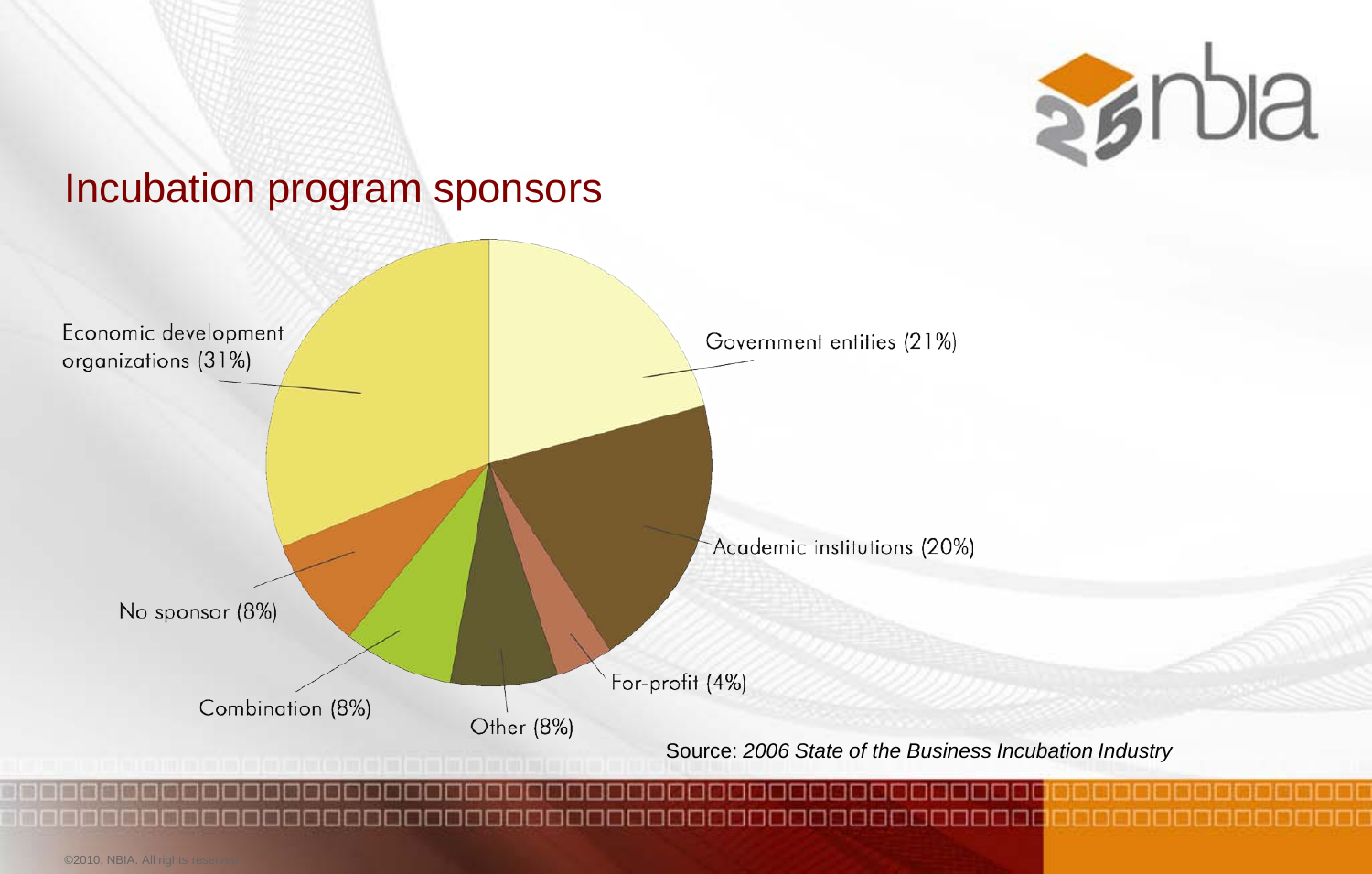

## A typical mixed-use incubation program

Facility and clients 40,610 square feet 16 resident clients

**Goals** 

Creating jobs Fostering entrepreneurial climate

**Services** 

Marketing assistance **Networking** Access to loan funds Business training programs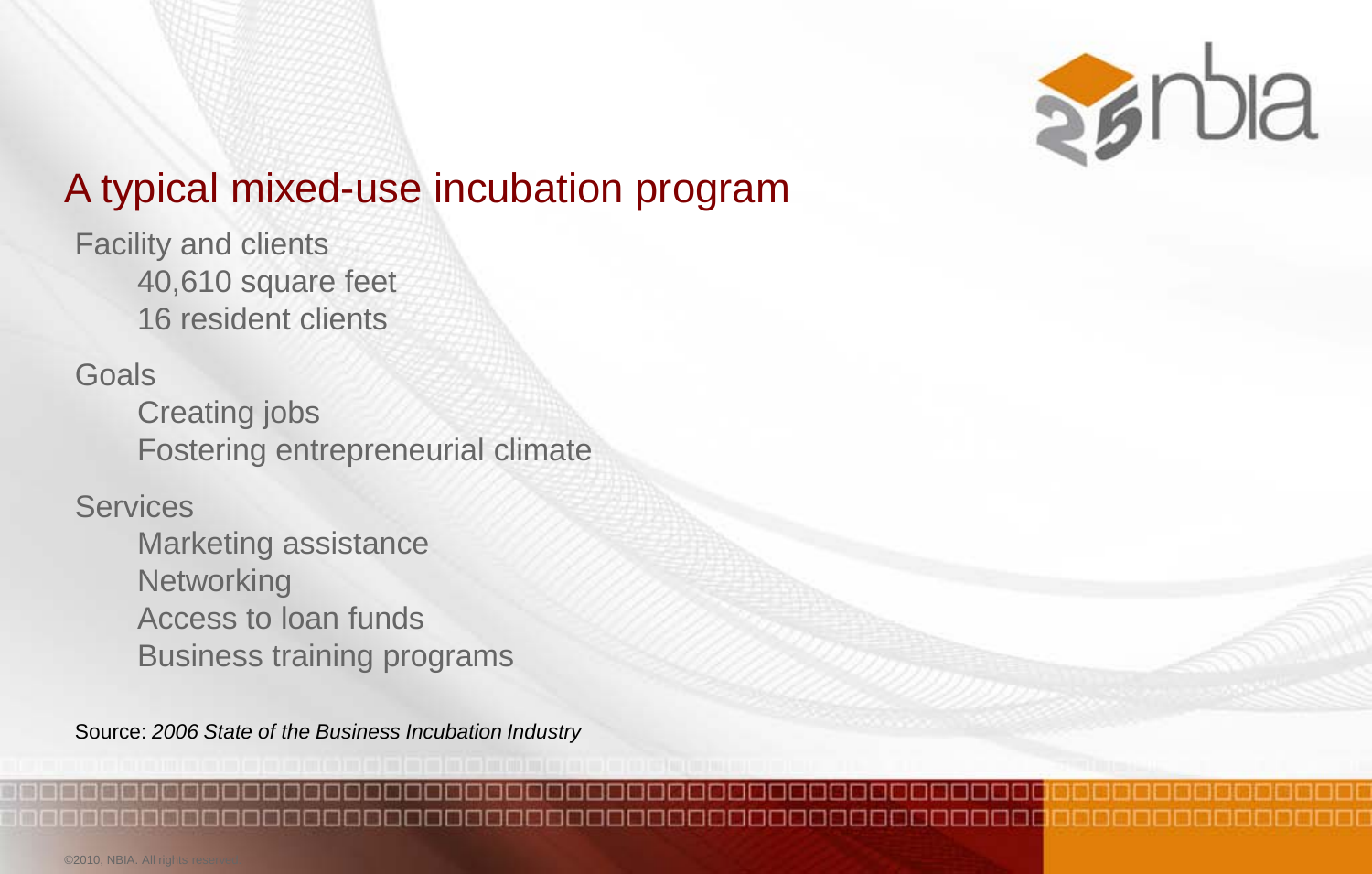

## A typical technology incubation program

Facility and clients 36,631 square feet 14 resident clients

#### Goals

Technology commercialization Economic diversification Identifying corporate spin-out businesses

#### **Services**

Specialized equipment or facilities Management team identification Access to angel or venture capital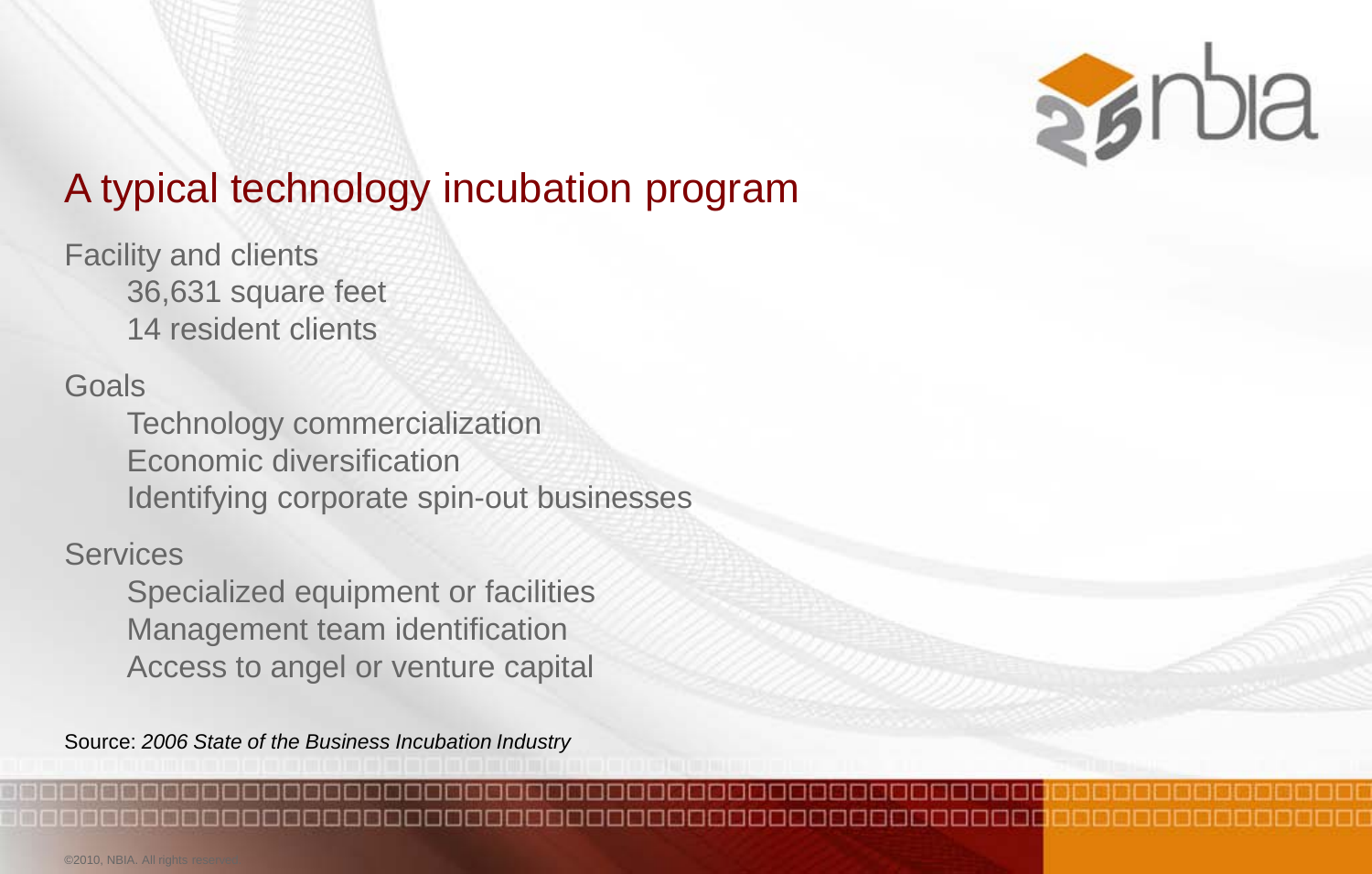

## A typical specialty incubation program

Facility and clients 13,146 square feet 15 resident clients

#### Goals

Accelerating growth in a particular industry Business retention Fostering minority/women entrepreneurship

#### **Services**

Shared facilities and/or services **Networking** Logistics/distribution help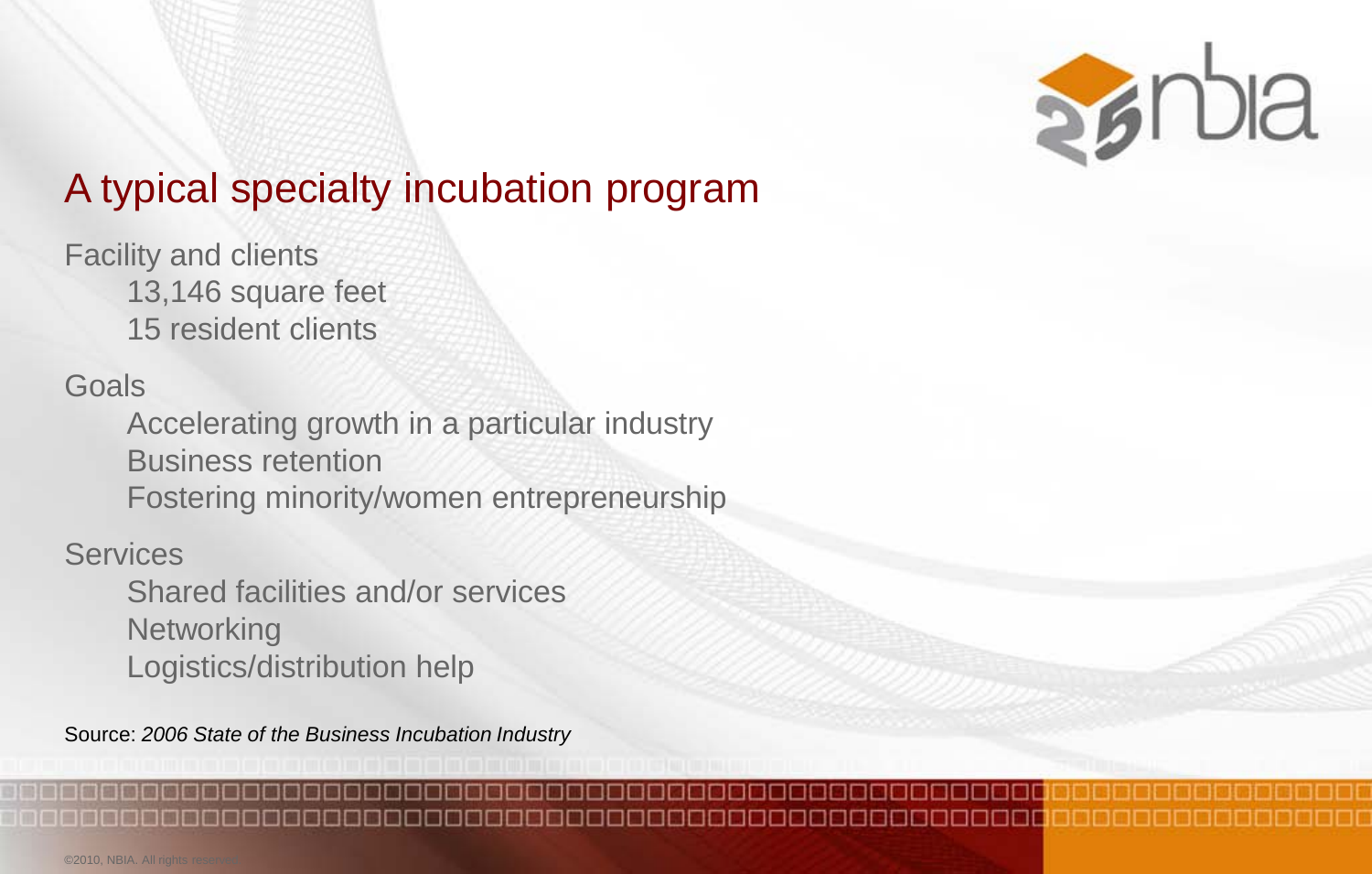

#### Business incubation works

EDA's strategic focus on innovation and entrepreneurship makes sense, in that investments in business incubators generate significantly greater impacts in the communities in which they are made than do other project types.

From "Construction Grants Program Impact Assessment Report," a study undertaken by Grant Thornton for the U.S. Department of Commerce Economic Development Administration, 2008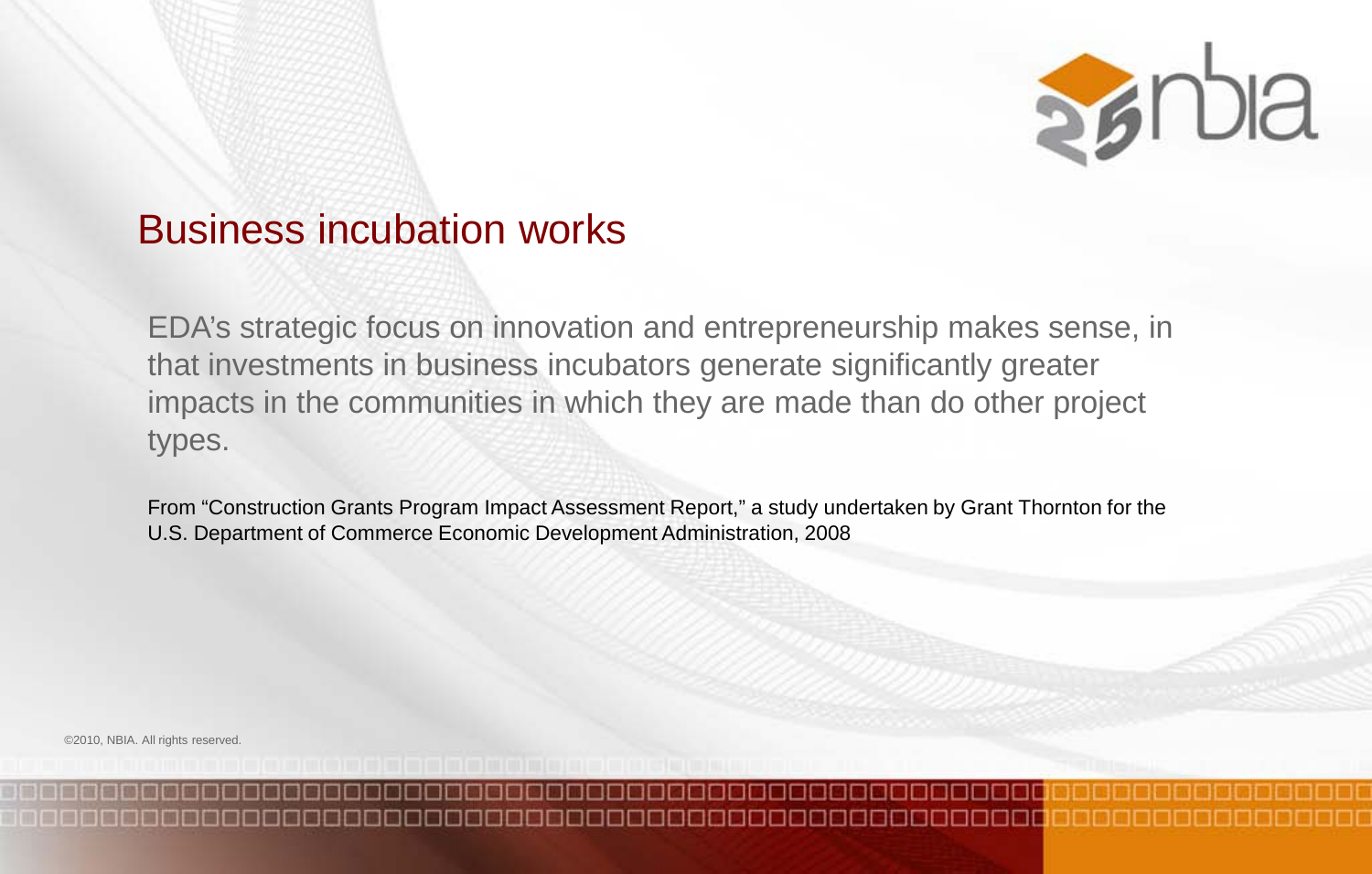

#### Business incubation works

Return on investment

\$1 public investment in incubator = \$30 in local tax revenue

Business retention 84% of graduates stay in community

Increased likelihood of business success 87% of incubator graduates stay in business

Source: *Business Incubation Works,* 1997; *2006 State of the Business Incubation Industry*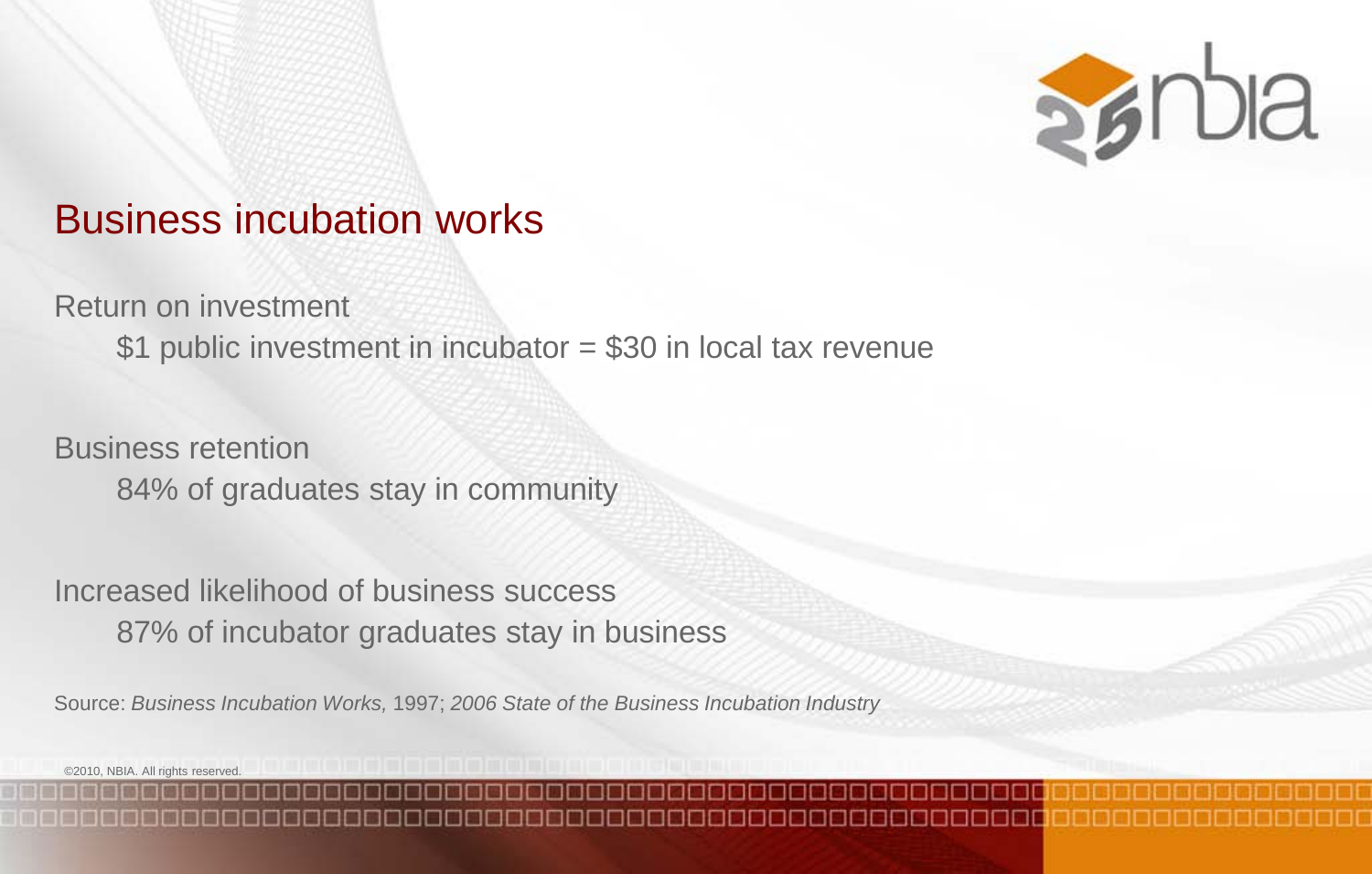

#### Incubation success stories

In 2005 alone, North American incubators helped more than 27,000 start-up companies that provided full-time employment for more than 100,000 workers

and generated annual revenues of more than \$17 billion.

From NBIA's *2006 State of the Business Incubation Industry*

See the latest success stories at www.nbia.org/success\_stories/.

©2010, NBIA. All rights re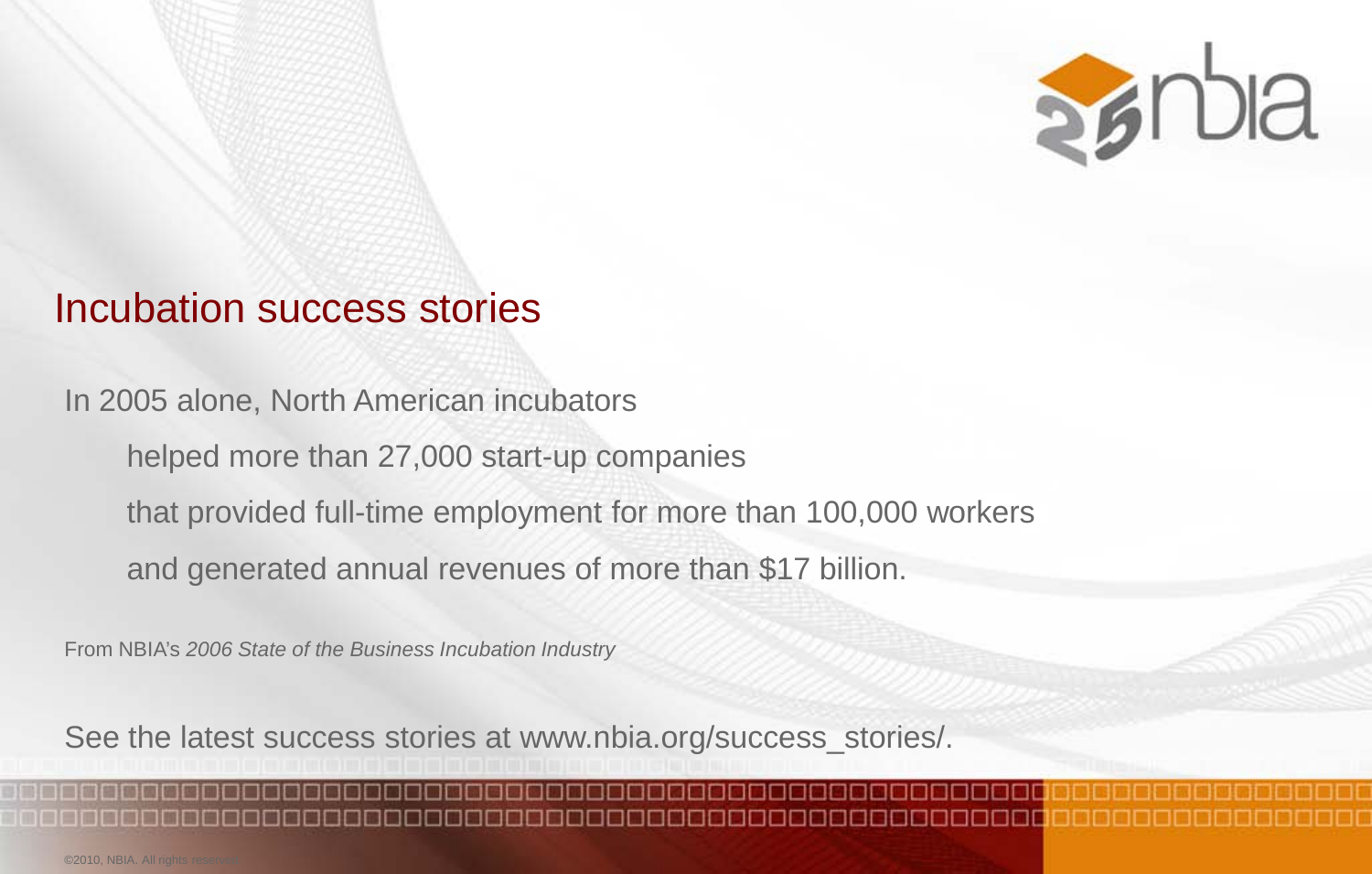

## Traits of a successful incubation program

Integration into larger community

Part of overall community economic development plan Community/sponsor support for mission and operations

An effective team

Professional management with adequate pay Network of business advisors, mentors and consultants

Professionalism

Emphasizes client assistance Models good business practices Strives for financial sustainability Measures effectiveness and impact regularly

Source: NBIA Principles and Best Practices of Business Incubation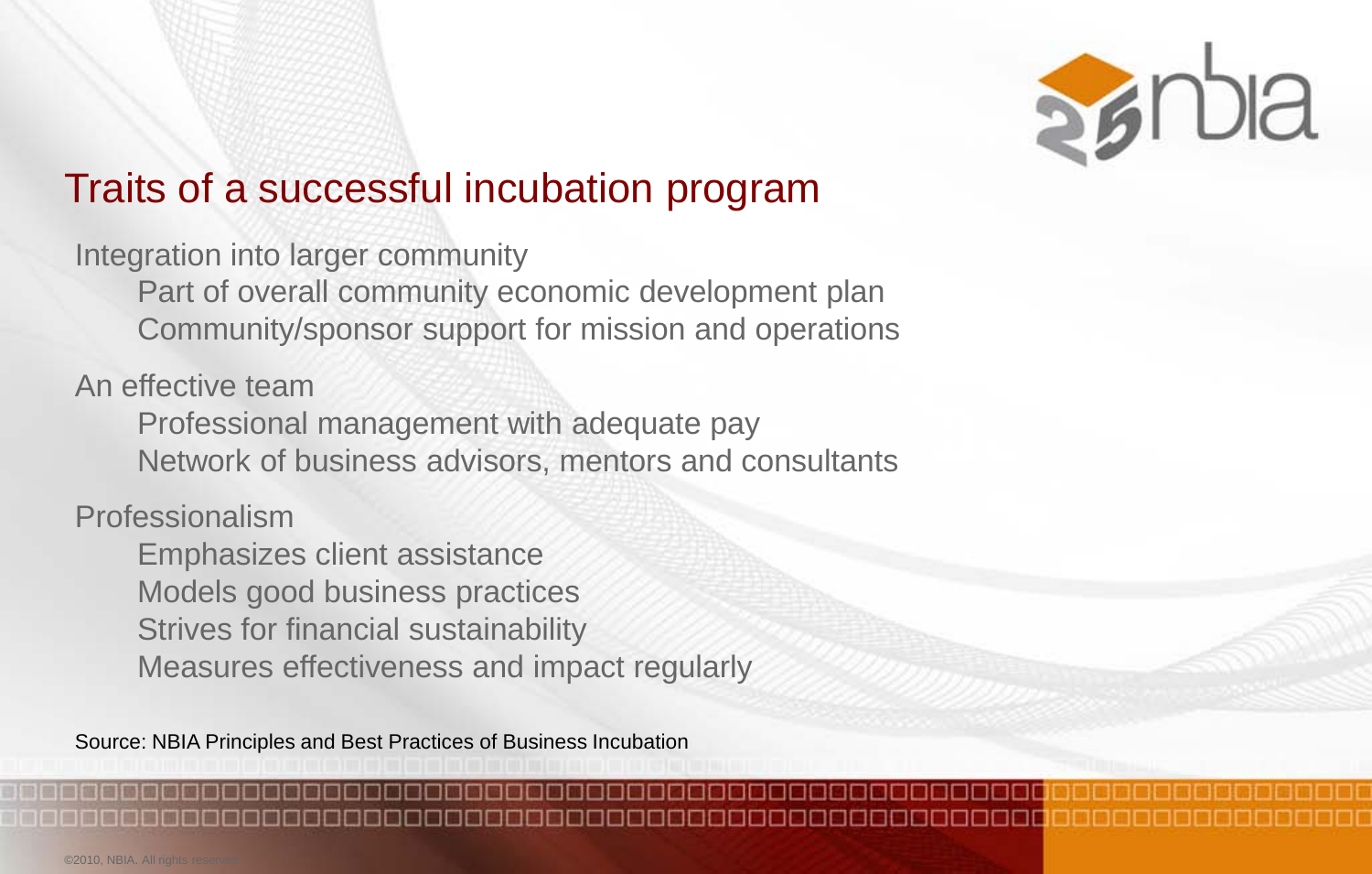

# Case Studies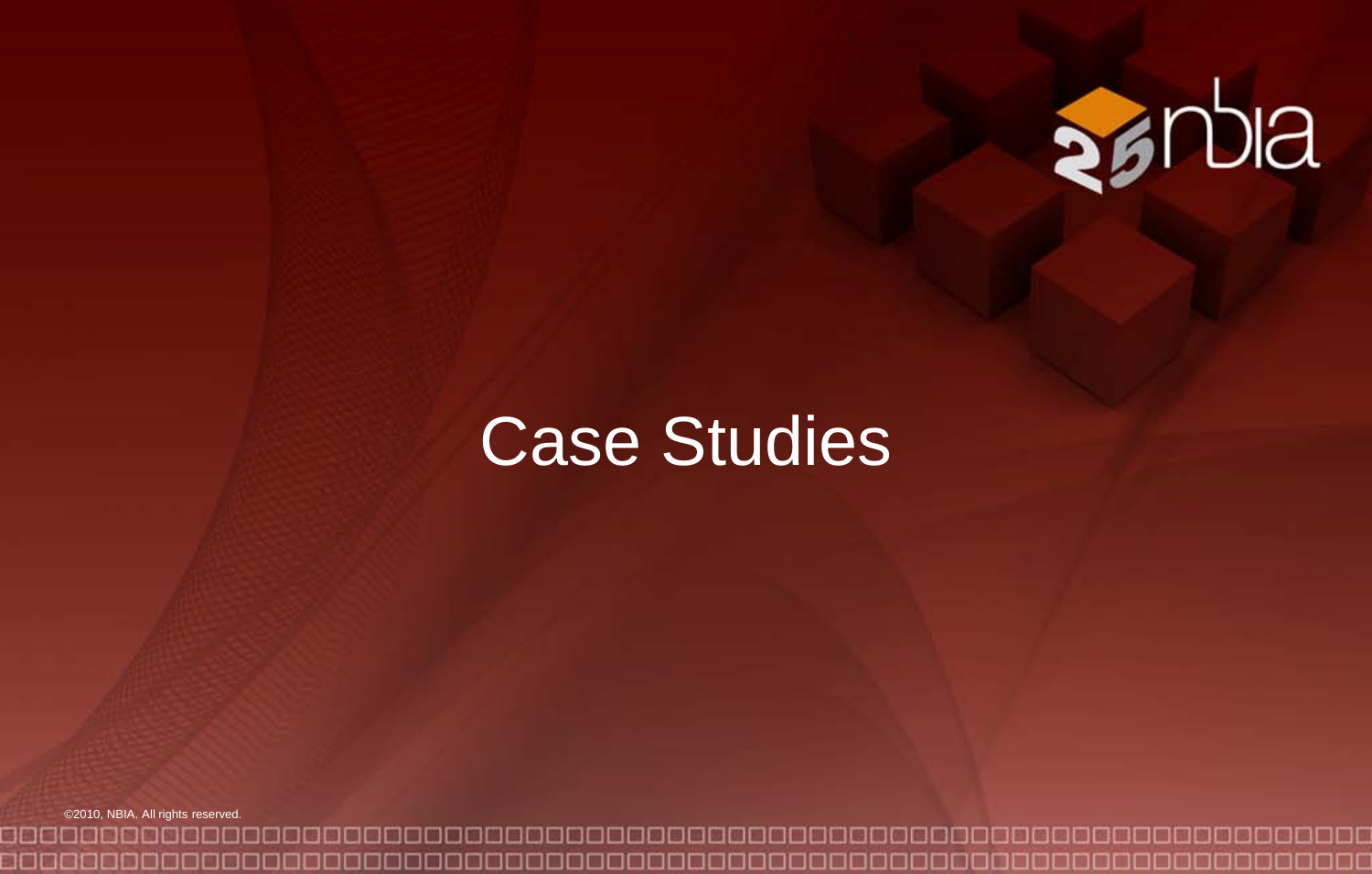

#### Areas of best practice

- Governance and management practices
- **Staffing**
- Incubator finances
- **Selecting clients**
- **Serving clients**
- **Graduation**
- Marketing and PR
- Facilities management
- Measuring impact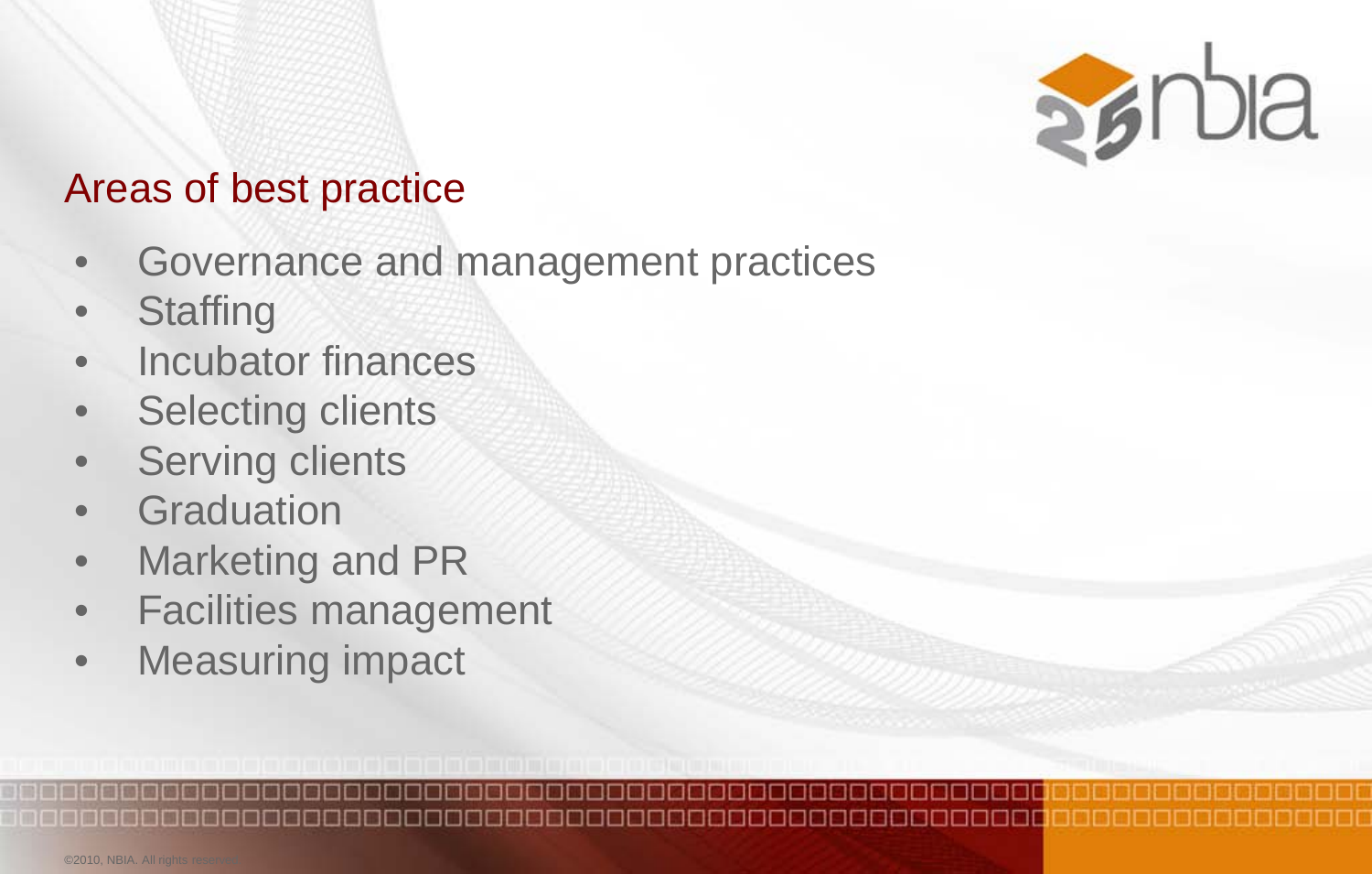| Home<br>Take the Assessment                                                   | <b>Benchmark Your Business Incubator's Practices</b><br><b>Assessment Results</b><br><b>Resource Library</b>                                                                                                                                                                                                                                                                                                                                                                                                                                                                                                                                                                                                                                                                                                         |                                                                                            |                                                                                       |                                                                                 |                                                                                                                                                                                             |                                                                  |
|-------------------------------------------------------------------------------|----------------------------------------------------------------------------------------------------------------------------------------------------------------------------------------------------------------------------------------------------------------------------------------------------------------------------------------------------------------------------------------------------------------------------------------------------------------------------------------------------------------------------------------------------------------------------------------------------------------------------------------------------------------------------------------------------------------------------------------------------------------------------------------------------------------------|--------------------------------------------------------------------------------------------|---------------------------------------------------------------------------------------|---------------------------------------------------------------------------------|---------------------------------------------------------------------------------------------------------------------------------------------------------------------------------------------|------------------------------------------------------------------|
| • See where your program can improve                                          | Benchmark Your Incubator Management Practices -<br>and Access Tools for Continuous Improvement<br>As a dedicated incubator manager, you are always looking for ways to enhance your program's effectiveness<br>and efficiency. This online benchmarking tool makes it easier for you to do that in the privacy of your own office.<br>This simple benchmarking survey helps you compare your incubation program's management with those of<br>your peers and with NBIA-accepted best practies. In just 10 minutes, you can:<br>. Evaluate your incubation program's performance in 10 best practice areas<br>. Discover your incubation program's areas of excellence<br>. Compare -- in confidence -- your program's practices with others<br>. Learn more about best practices and how to achieve them             |                                                                                            |                                                                                       |                                                                                 |                                                                                                                                                                                             | To date, 223 program managers<br>have completed this assessment. |
| best practices into your operations.                                          | This also is a continuous improvement tool. Check your results as often as you like to see how your scores<br>change as more managers complete the tool. And you can repeat the assessment as you incorporate new<br>See your scores in 10 best practice areas.                                                                                                                                                                                                                                                                                                                                                                                                                                                                                                                                                      |                                                                                            |                                                                                       |                                                                                 |                                                                                                                                                                                             |                                                                  |
| <b>Icons quickly show</b><br>where you excel and<br>where you can<br>improve. | Governance<br>Statement<br>This incubator's mission is in writing and is current, clear and<br>ppropriate<br>This incubator's stakeholders and sponsors understand the<br>ission and support it.<br>This incubator has a business/strategic plan that supports its<br>ission statement<br>This incubator's board of directors or advisory board is<br>organized to help the program achieve its purpose. Members<br>are focused on responsibilities to the incubator and its clients.<br>This incubator's board includes direrse representation from the<br>business community, including current and former<br>entrepreneurs.<br>This incubator has sufficient stakeholders (sponsors and<br>supporters) to support its operations, ensure its sustainability<br>and assist in the development of client companies. | ŝ<br>$\ddot{a}$<br>$\mathbf{r}$<br>$\ddot{\phantom{a}}$<br>$\overline{2}$<br>$\mathfrak z$ | You Peer<br>$\tilde{\mathbf{5}}$<br>3.8<br>$\epsilon$<br>$\pmb{\iota}$<br>3.3<br>$\,$ | n = Total respondents<br>$\mathbf{B}$<br>542<br>542<br>542<br>642<br>542<br>542 | ou = Your assessment score<br>Peer = Average score of all respondents<br>$\Phi$ = Your Score $\mathbb{A}$ = Peer Average<br>۰<br>Δ<br>۰<br>А<br>٠<br>Δ<br>۰<br>A<br>۰<br>$\Delta$<br>٠<br>A |                                                                  |
| Get a summary of your<br>overall performance in<br>each best practice area.   | Summary<br>Score: 21 out of 30 Average: 3,5 Assessment: Good<br>Add a few more best practices to your program, and your high-performing incubator will move to the head of the class<br>nsure your success, address the few areas above to become top-of-class<br>Compare your scores to those of other<br>this assessment.                                                                                                                                                                                                                                                                                                                                                                                                                                                                                          |                                                                                            |                                                                                       |                                                                                 | incubator programs that have completed                                                                                                                                                      |                                                                  |
| Appalachian Regional Commission.                                              | This free product has been made available through the support of the Tennessee Valley Authority and the<br>Copyright 2008, National Business Incubation Association.                                                                                                                                                                                                                                                                                                                                                                                                                                                                                                                                                                                                                                                 |                                                                                            |                                                                                       |                                                                                 |                                                                                                                                                                                             |                                                                  |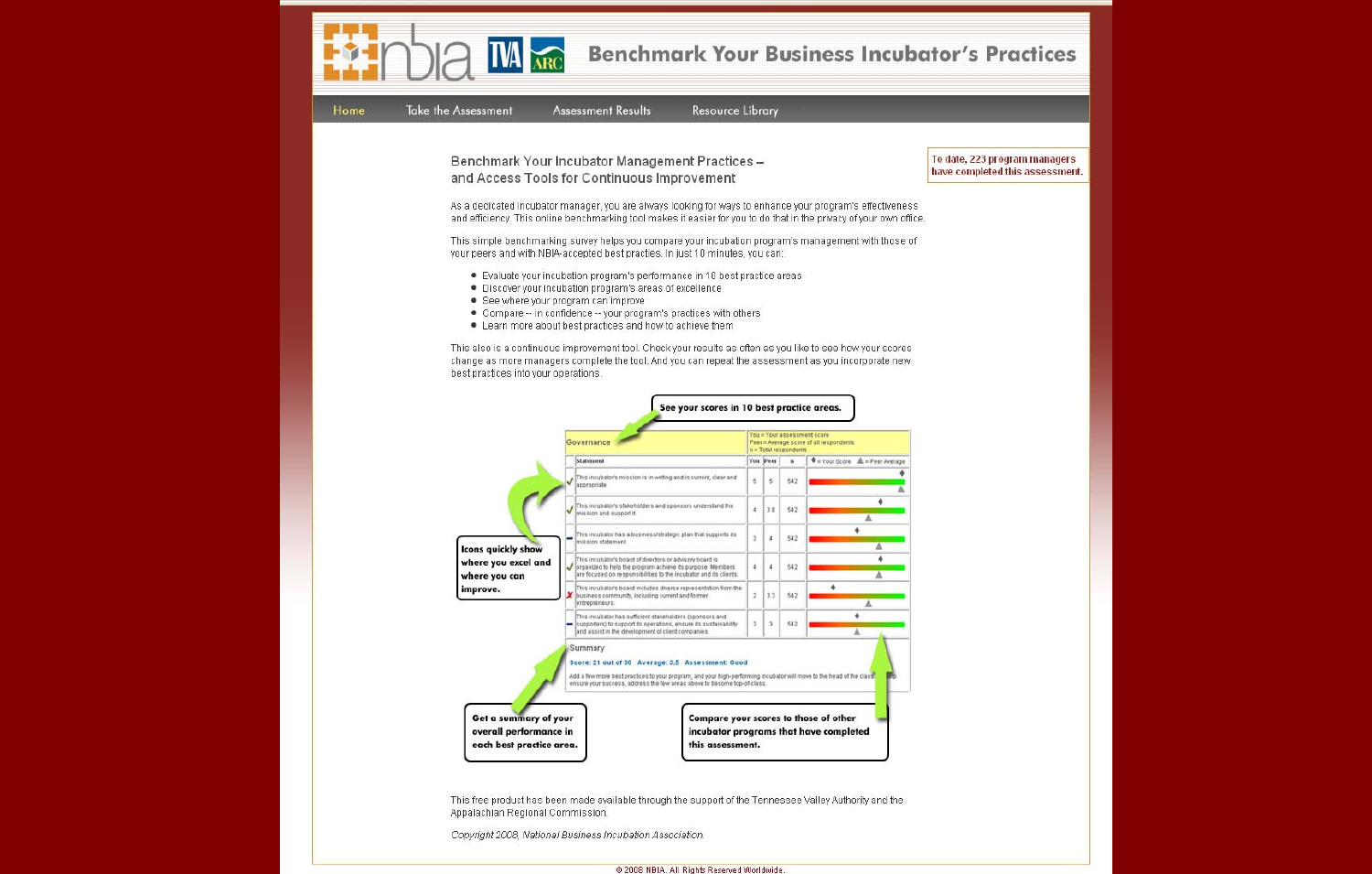

## Selecting Clients

- Effective application and screening process that identifies companies that can help the incubator achieve its current mission.
- Selection of entrepreneurs who support the incubator's goals, are willing to take advice and share information, and contribute to a positive atmosphere of entrepreneurial support within the incubator.
- Selection process identifies a potential client's needs and indicates how the firm could benefit from the incubator's services.
- During the selection process, incubator management gains each company's commitment to providing revenue, investment, employment and other necessary data throughout the incubation period and for at least five years thereafter.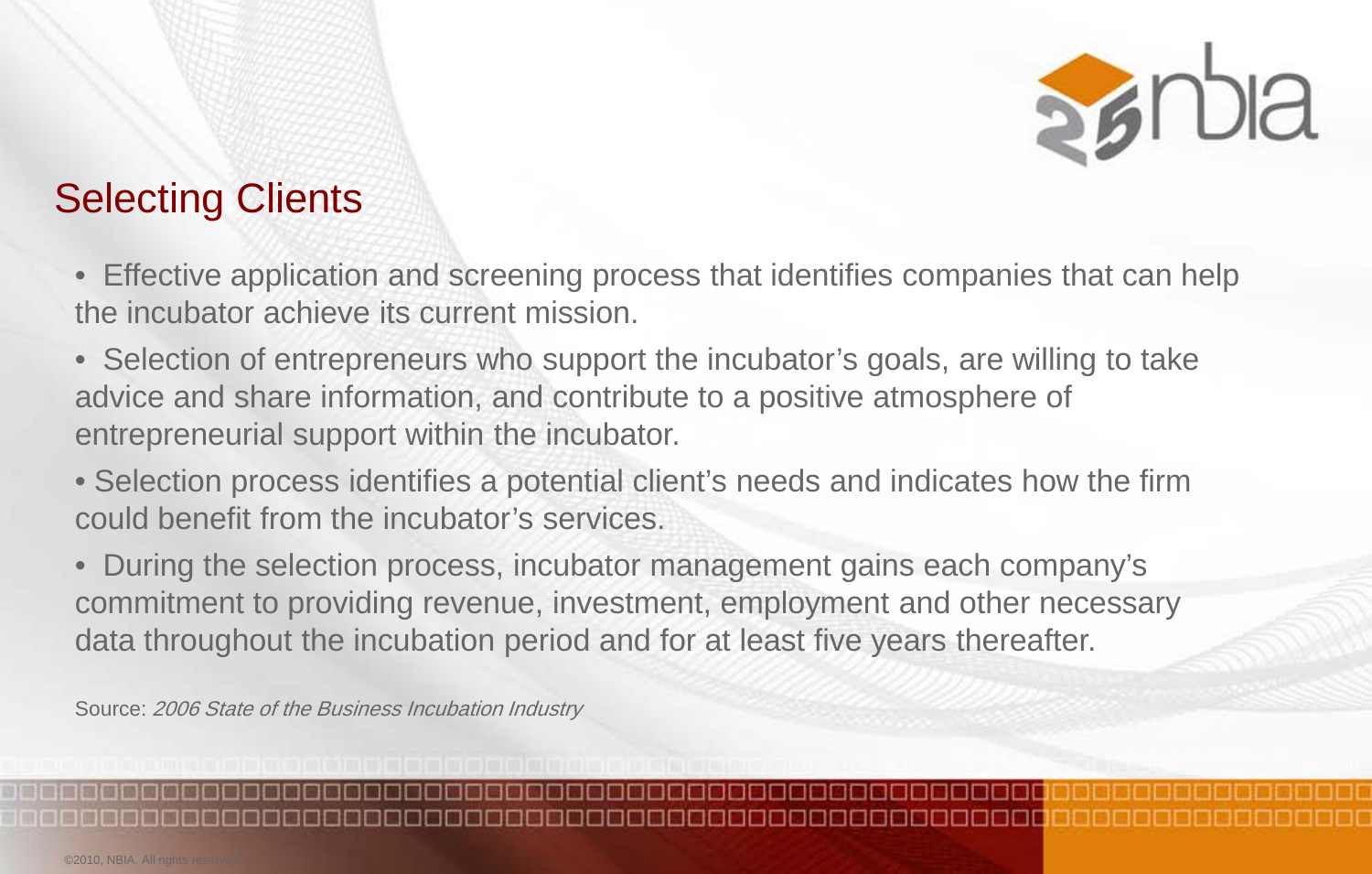

#### Meytav Incubator, Kiryat Shmona, Israel Orit Shaked, CTO www.meytavti.co.il

- Privately owned and operated incubator, in existence since 1991
- Sources deal flow from investment companies that are co-owners of Meytav, universities, hospitals, etc.
- Incorporates a "filtration system" that looks for companies that:
	- Show solid proof of concept, IP protection, clear regulatory path, commercial potential
	- Are spin-offs of companies that will offer assistance to the new company
	- Have clear market potential, that meet unfilled gap in market
	- Show potential to create beneficial alliances with strategic partners
	- Can achieve a major milestone during their incubation period
	- Are operated by experienced entrepreneurs with strong business backgrounds
- Projects go through a strict screening process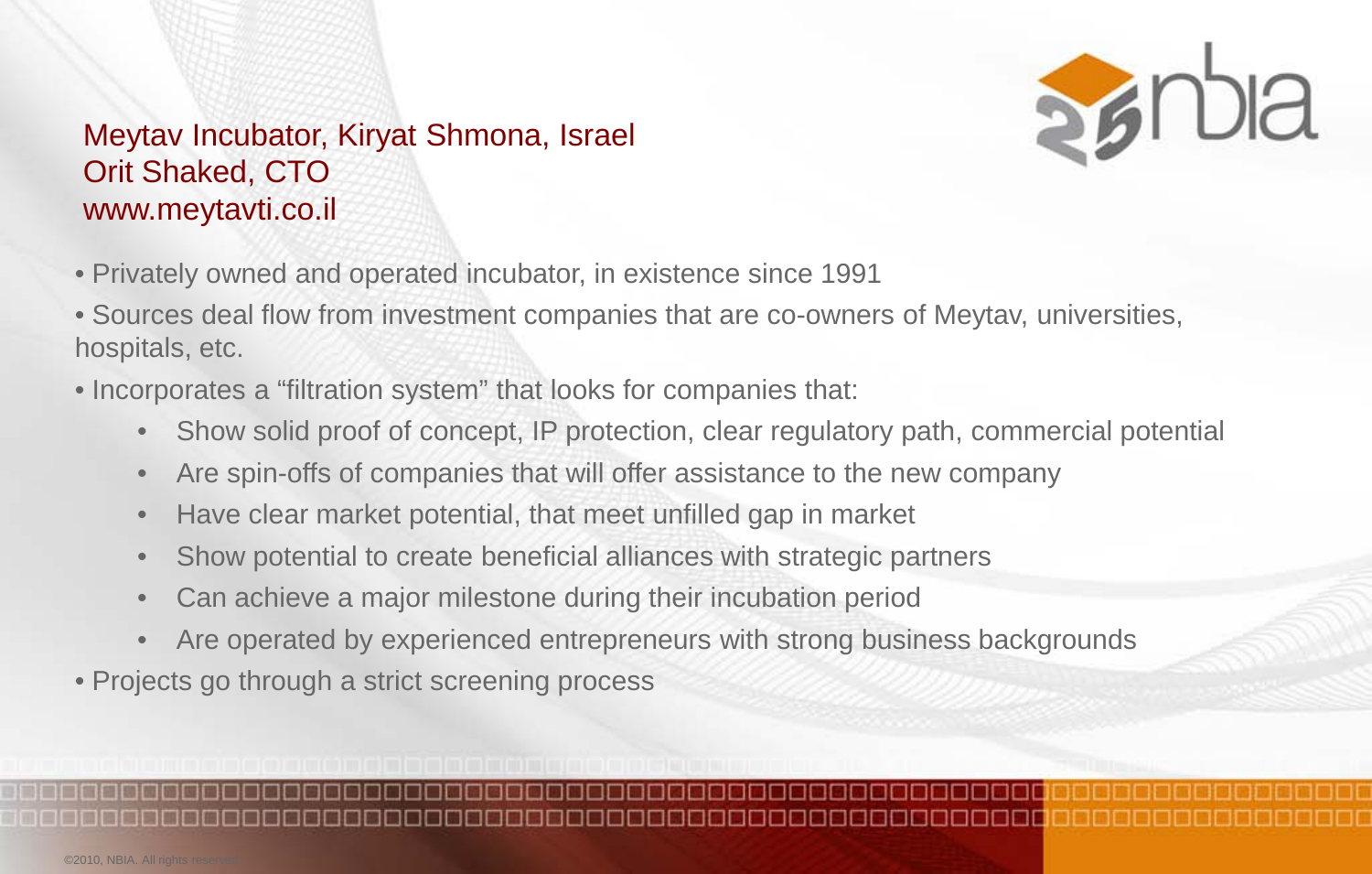

#### Meytav Incubator, Kiryat Shmona, Israel Orit Shaked, CTO www.meytavti.co.il

- Screening process can take up to three months
	- Stage 1: Go or No-Go. The management team (CEO and CTO) and relative consultants examine the initial proposal.
	- Stage 2: Initial Meeting. The group meets with the applicant to request detailed information, and the application formally enters the screening process.
	- Stage 3: References and Due Diligence. The management team conducts background checks, reference checks and the application undergoes a detailed technological analysis.
	- Stage 4: Work Plan. The practical issues are written up in a work plan that includes time frames, targets and budgets.
	- Stage 5: Approvals. Board decides on whether to forward the project to the Office of the Chief Scientist of the Ministry of Industry, Trade and Labor.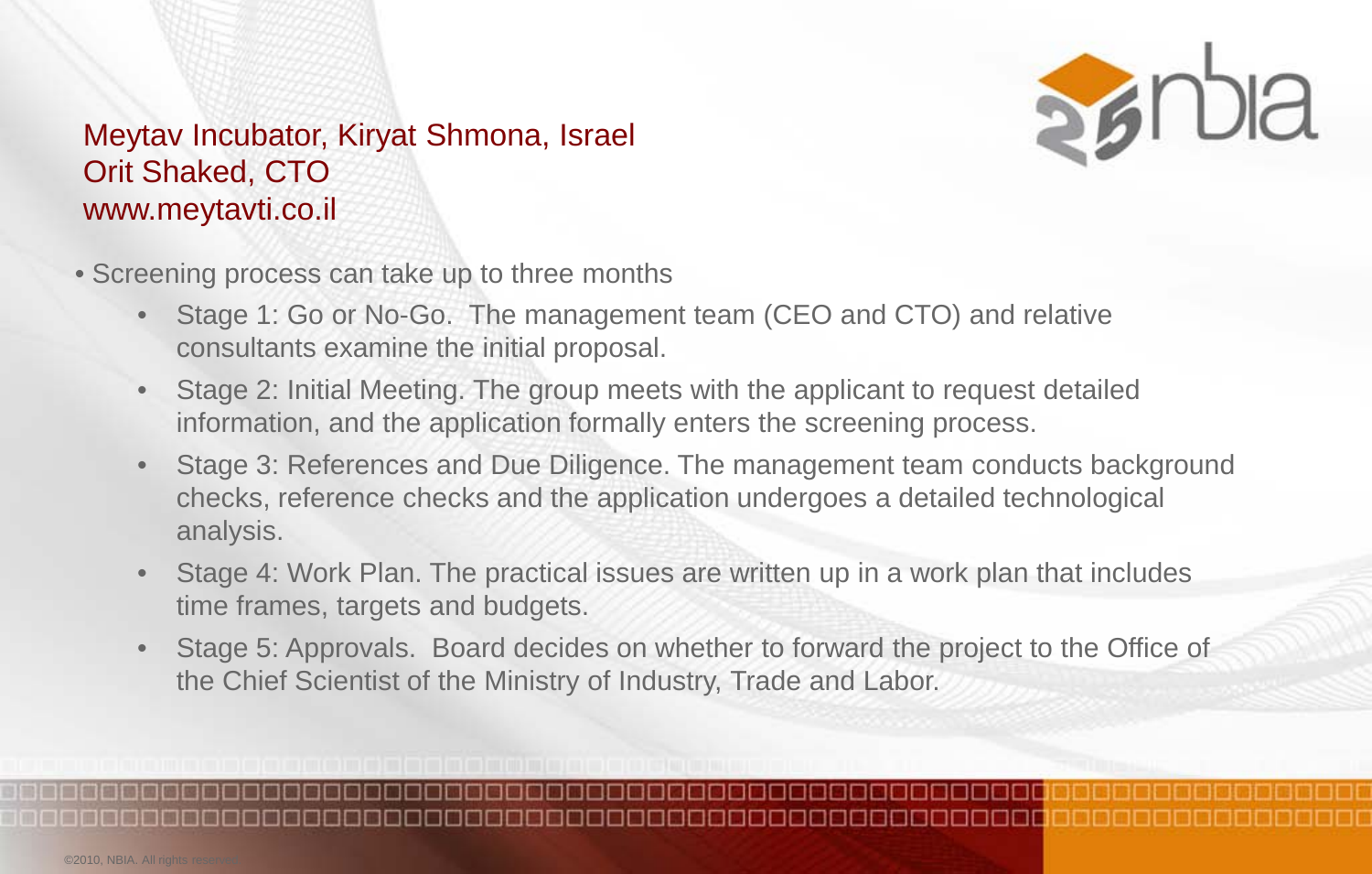Screening Process for Special Populations William M. Factory Small Business Incubator Tacoma, Washington, USA Tim Strege, Executive Director [www.williamfactory.com](http://www.williamfactory.com/)



Things they look for in screening entrepreneurs:

- Intent to devote oneself full-time to the entrepreneurial business
- Payment of a \$70 application fee (weeds out "pretend" entrepreneurs)
- Evidence of premarketing activities
- The intent to compete on quality rather than price
- Desire and willingness to use incubator services, not just space
- Willingness to bootstrap the business. Grow the company with revenues initially rather than debt or equity investments
- Willingness to undertake short-term leases
- Willingness to share company data
- Evidence that the company operates in a sector and stage at which the incubator can add value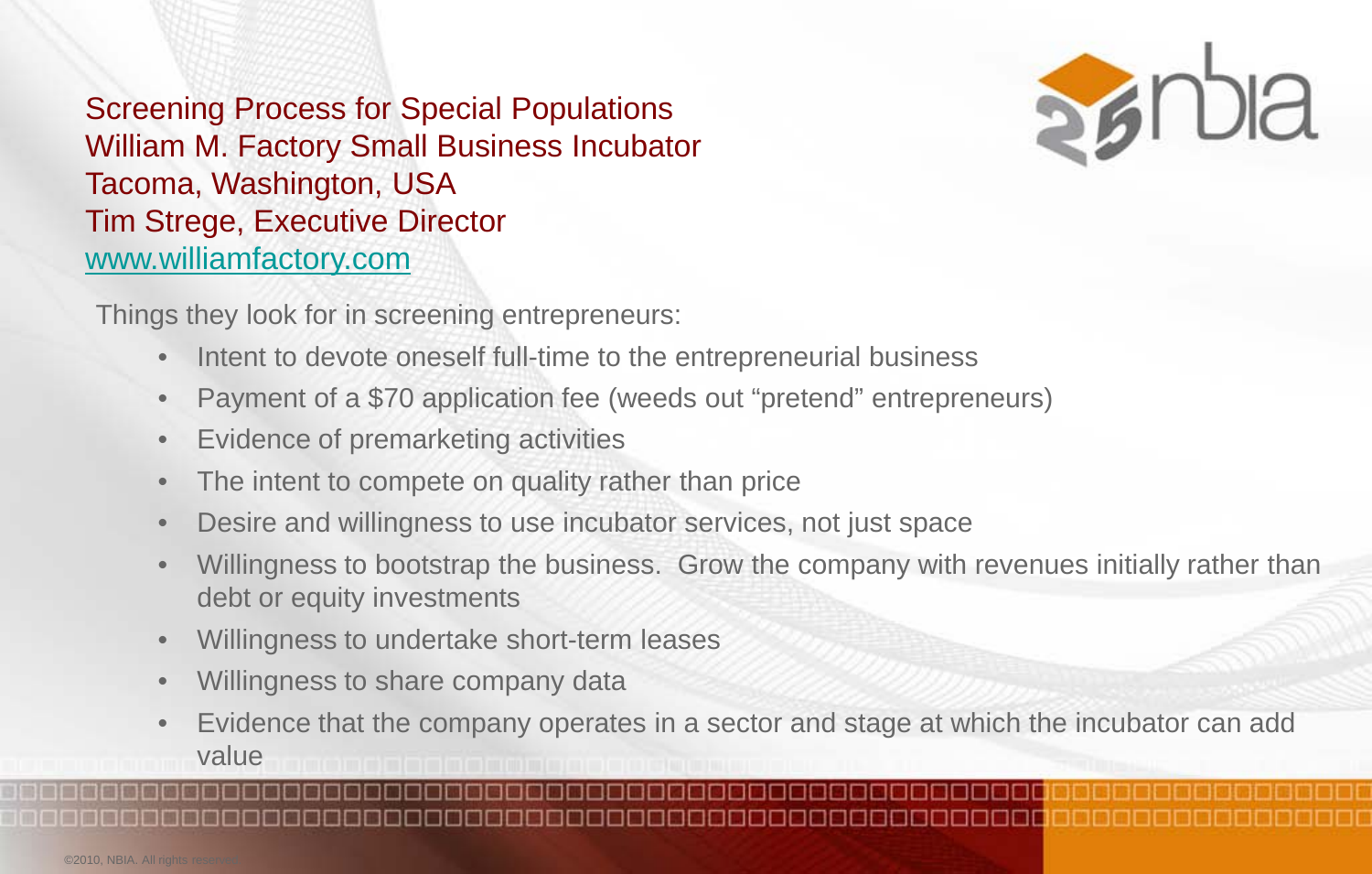

## Client services: Why incubation works

- Help with business basics
- Networking activities
- Marketing assistance
- Help with financial management
- Access to capital
- Links to university/corporate partners
- Business training programs
- Mentoring and coaching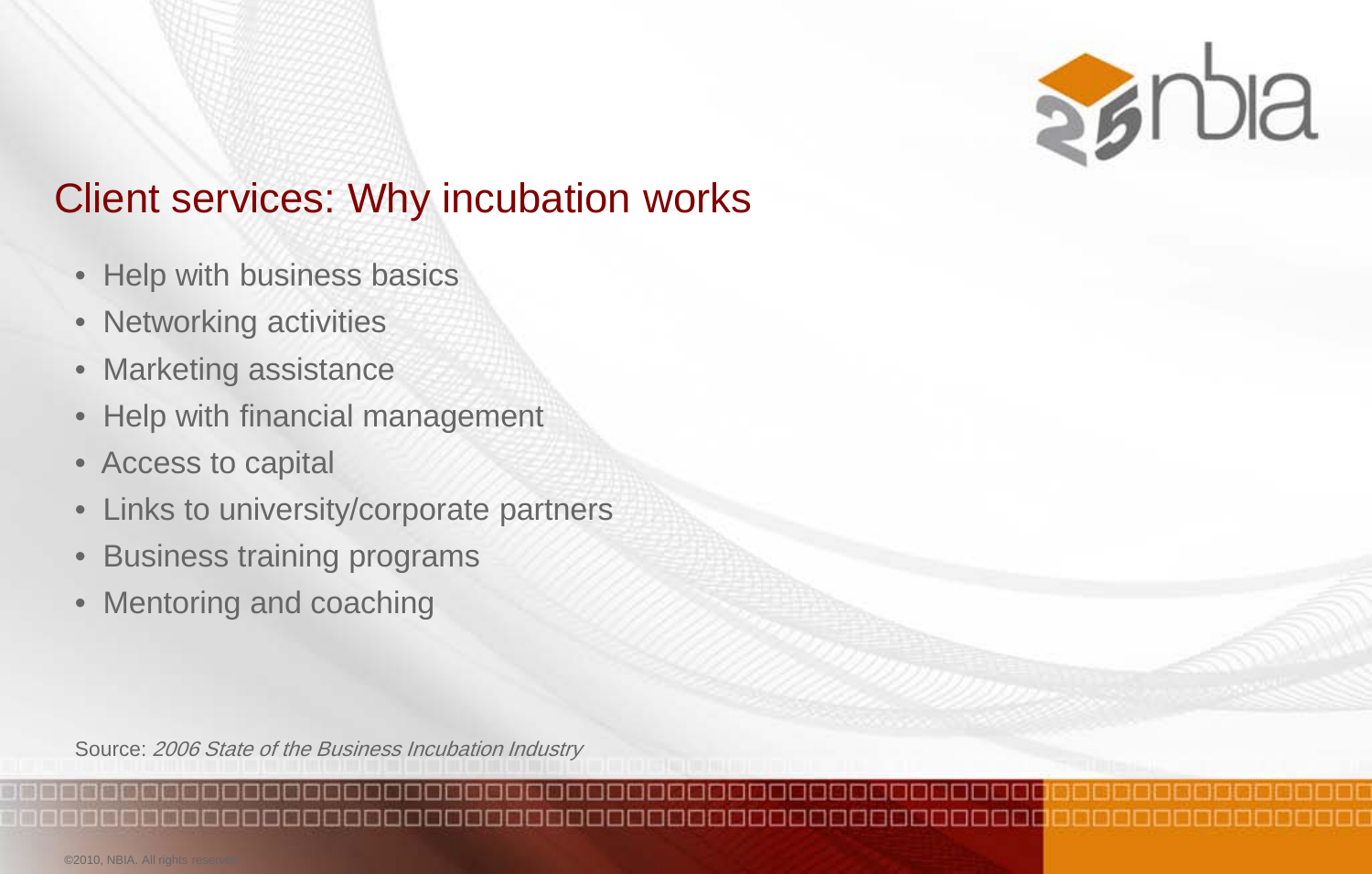

Innovation Depot Birmingham, Alabama, USA Susan Matlock, president and CEO www.innovationdepot.net

• Opened in 2007, a combination of two long-time programs: The Entrepreneur Center and the University of Alabama at Birmingham's Office for the Advancement of Developing Industries.

• Serves primarily technology businesses

• Is located near the University of Alabama at Birmingham's (UAB) campus in a 140,000 sq. ft. building.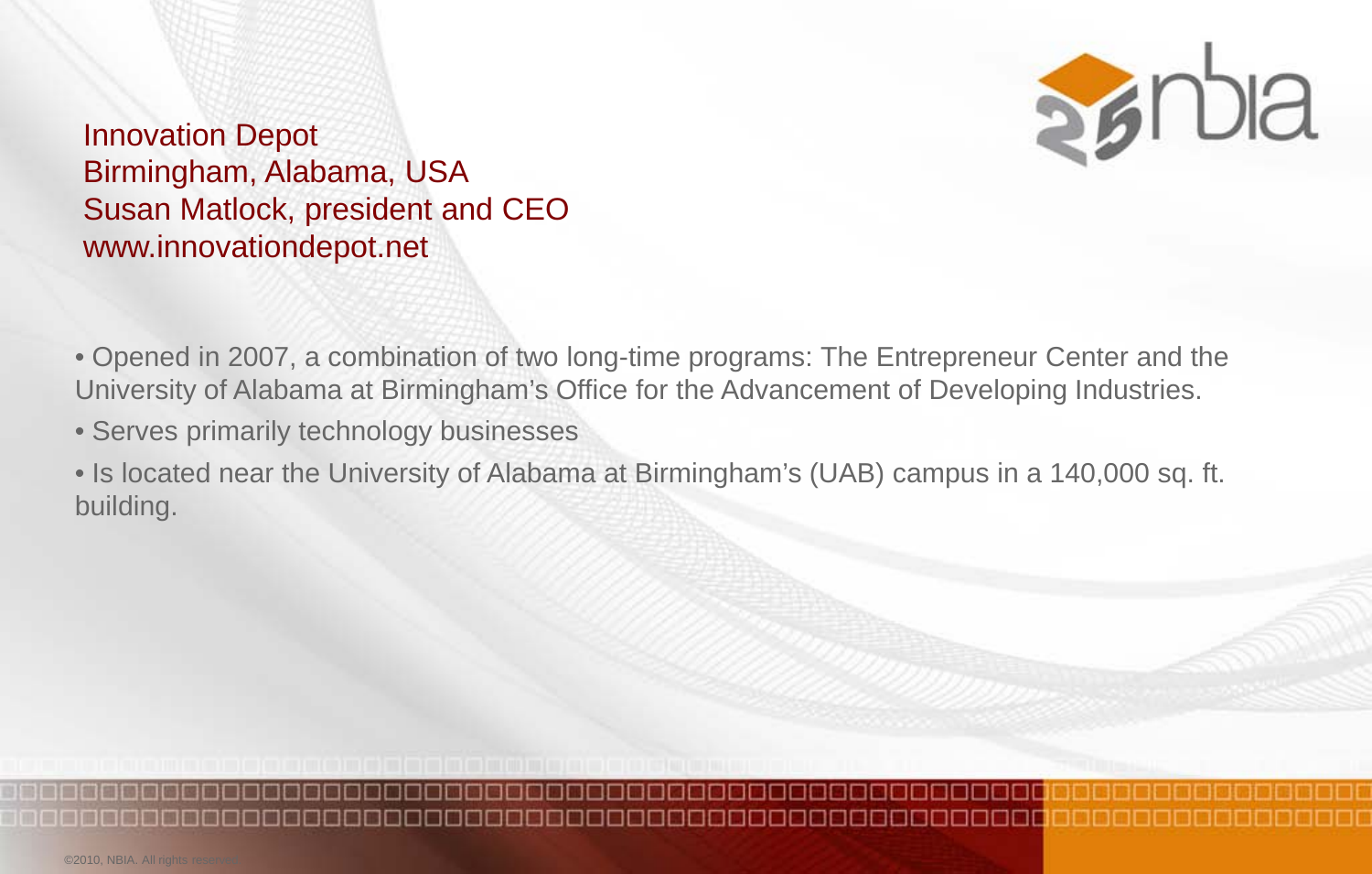

Innovation Depot Birmingham, Alabama, USA Susan Matlock, president and CEO www.innovationdepot.net

• Being close to, but not part of the UAB campus has allowed the incubation program to leverage the expertise located on campus while operating without the university restraints.

• Key strategy has been to assure all senior-level staff at the Innovation Depot also serve on the governing or advisory boards of a variety of business, technology, and community organizations to integrate the Innovation Depot into the fabric of the region.

• Small staff leverage resources in the community to provide services to their clients.

• The staff of the Innovation Depot still play a very active role in coordinating the delivery of those services.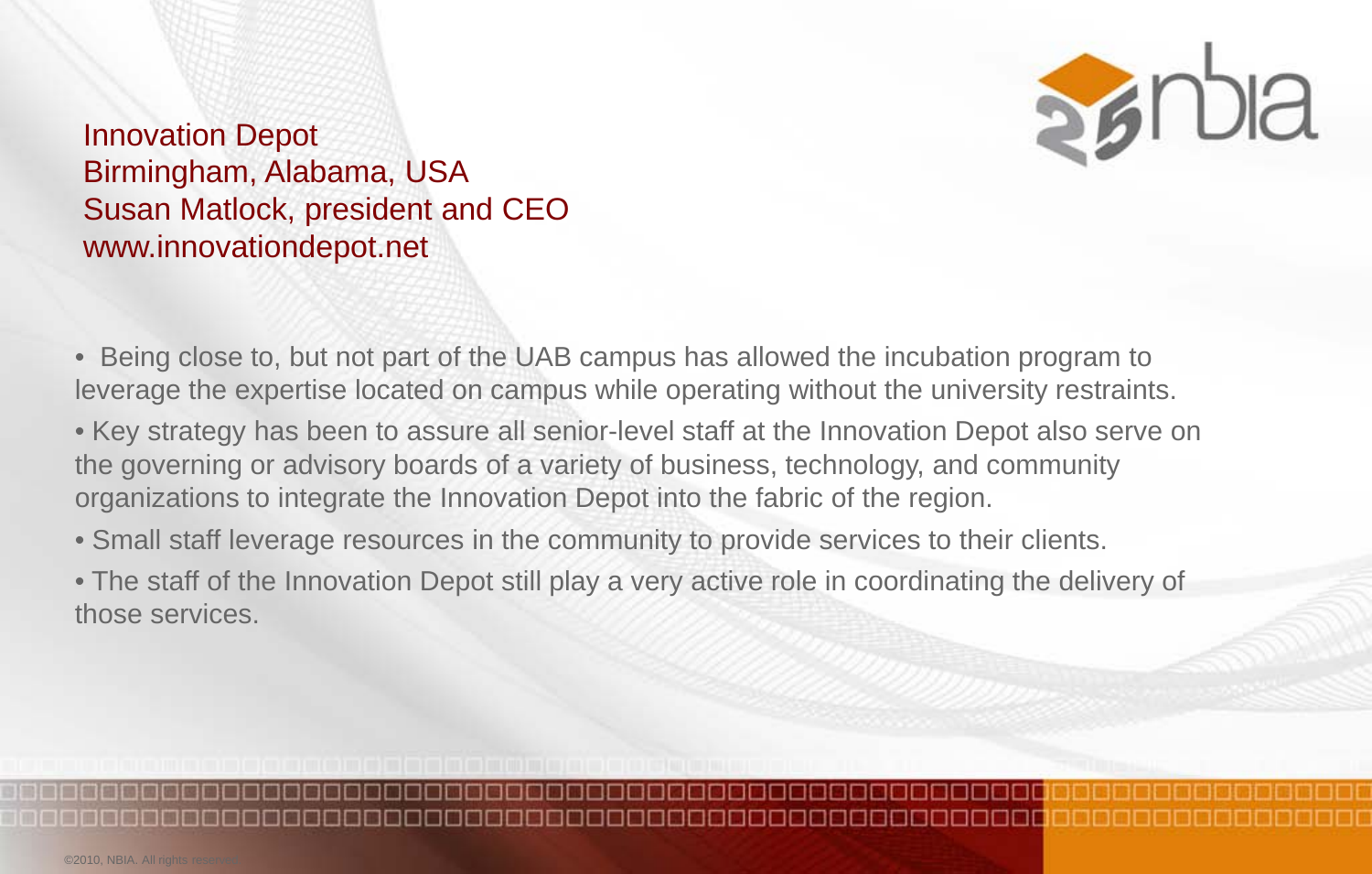San Diego CONNECT San Diego, California, USA Camille Sobrian, COO www.connect.org



- Founded in 1985 by the University of California, San Diego
- Serves high technology and biotechnology businesses
- Probably the most famous "virtual incubation" program, though it only loosely fits the definition of an incubation program.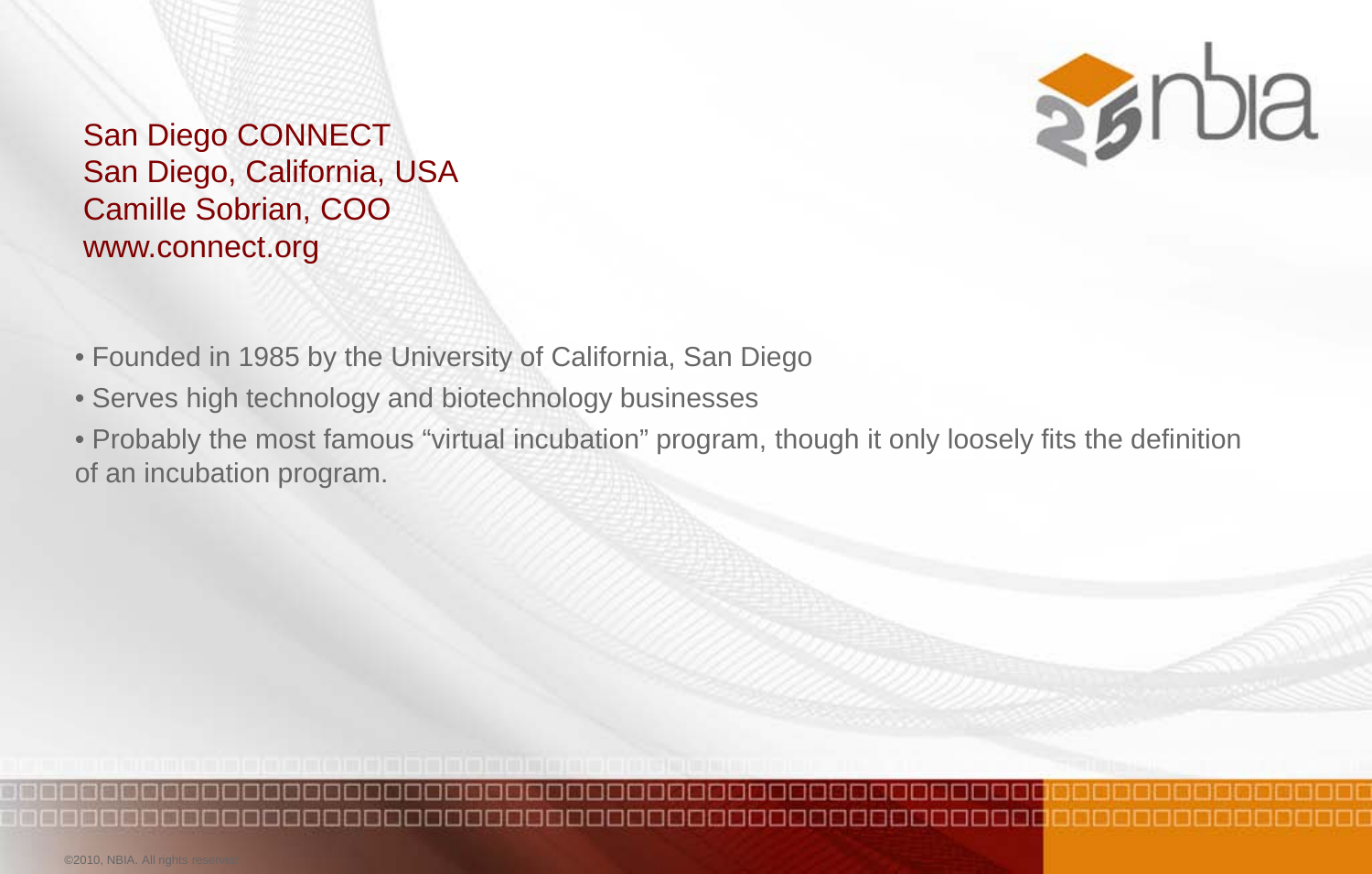

San Diego CONNECT San Diego, California, USA Camille Sobrian, COO www.connect.org

• CONNECT has a very large number of program offerings that include:

- Springboard offers free mentoring for up to six months
- Deal Network allows investors to review "scrubbed" (vetted) deals.
- Venture Roundtable gives entrepreneurs the opportunity to present to venture investors
- FrameWorks Workshops are half-day workshops on practical business skills offered two or three times a month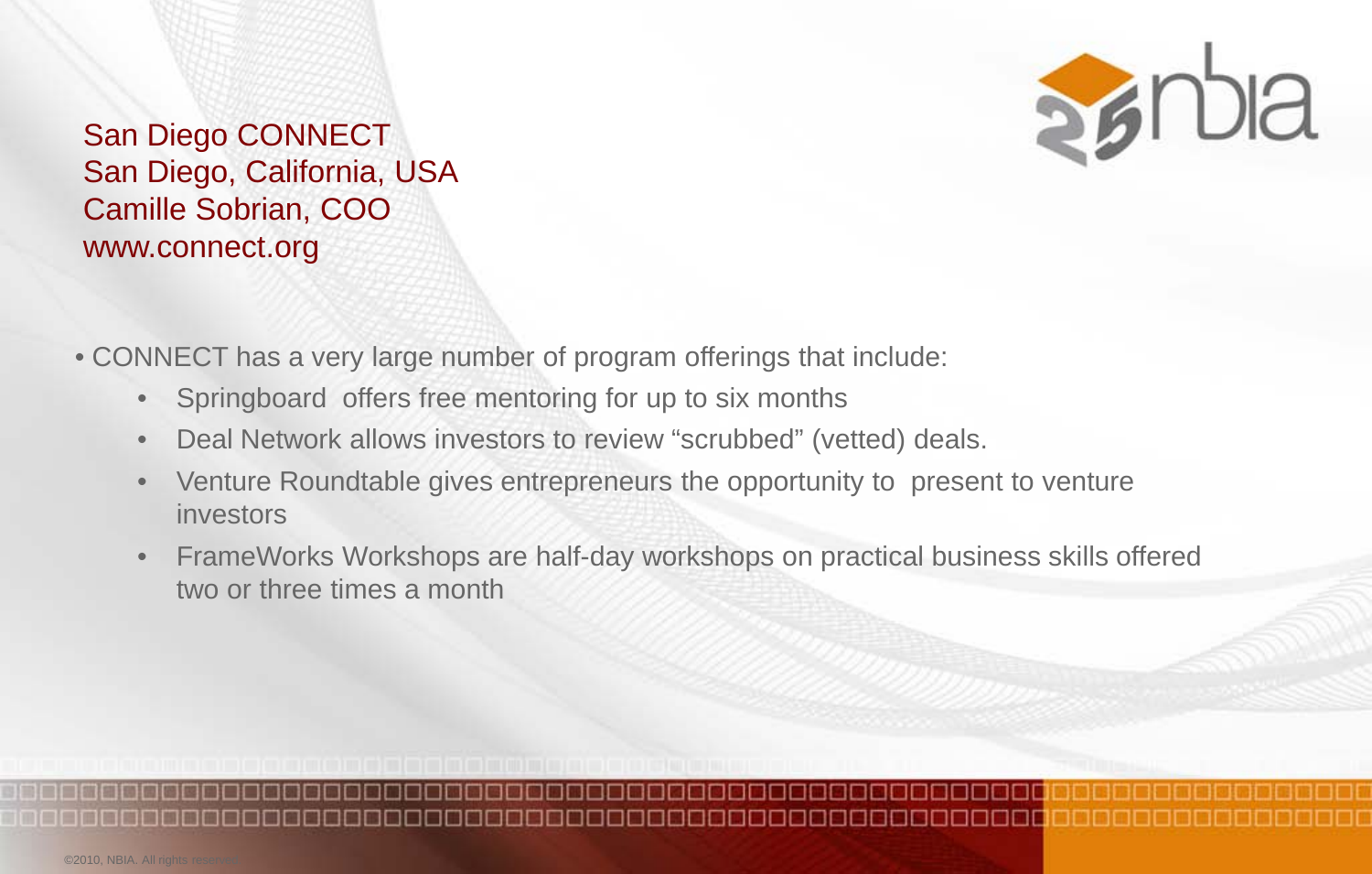

#### Client Graduation

- Graduation allows the incubation program to operate as an economic engine in the community
- Some programs have limits on the amount of time a company can stay in the incubation program
- Achieving set benchmarks are becoming more common in the industry. Some business types take longer than others to become self-sustaining.
- Incubation programs also have to move out nonperforming companies. This is NOT graduation.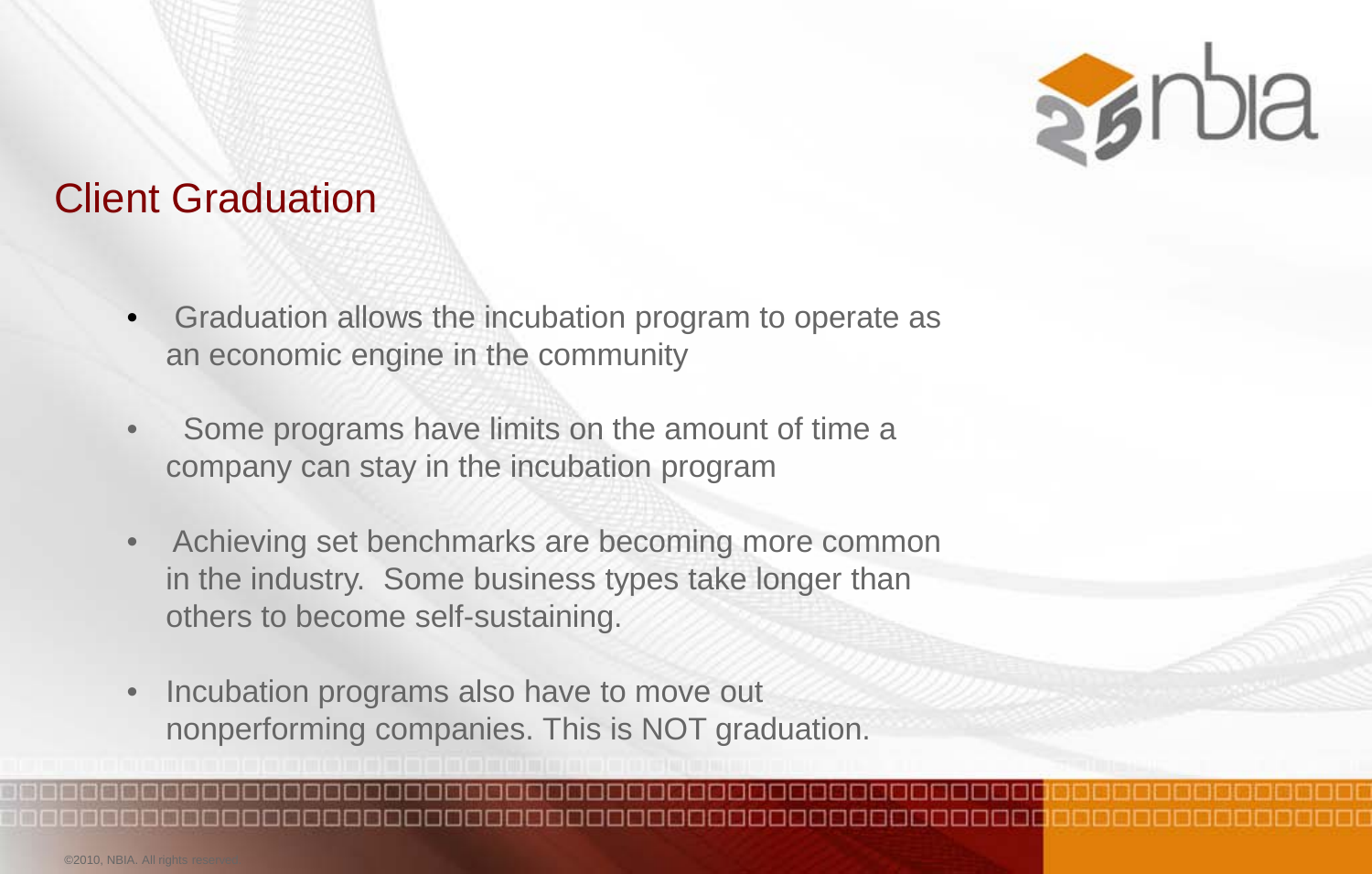

#### Mississippi e-Business Innovation Center Jackson, MS www.innovationcenter.ms

•Innovation Center clients graduate when the meet any two of the following criteria

- The center has no space to accommodate further growth
- The client has significant growth in revenues
- The client no longer needs the services offered by the incubation program
- The company is acquired or merges with a larger corporation
- The client makes a successful public stock offering
- The client gives appropriate notice of leaving as prescribed in the lease agreement